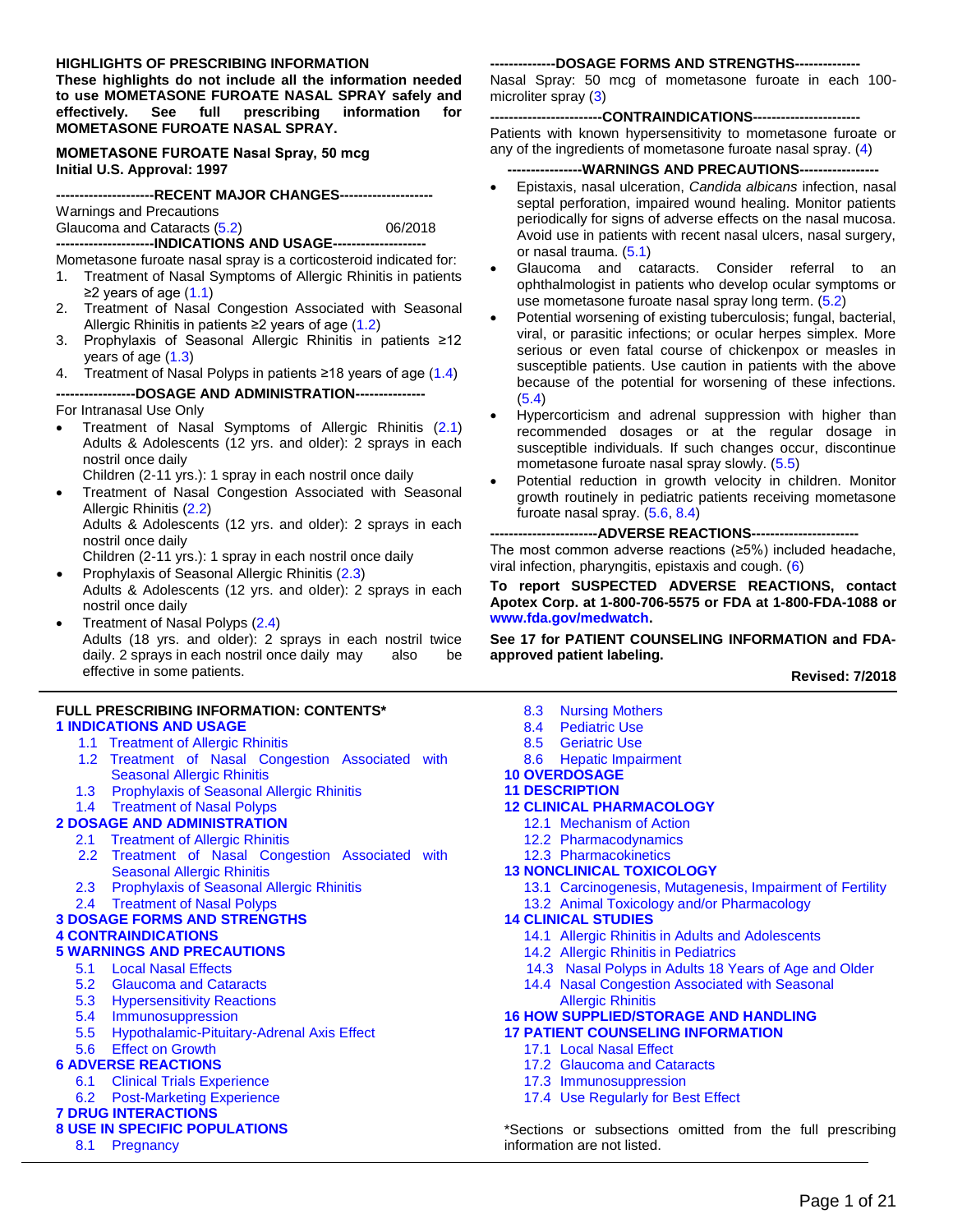# **FULL PRESCRIBING INFORMATION**

### <span id="page-1-7"></span>**1 INDICATIONS AND USAGE**

### <span id="page-1-0"></span>**1.1 Treatment of Allergic Rhinitis**

Mometasone furoate nasal spray 50 mcg is indicated for the treatment of the nasal symptoms of seasonal allergic and perennial allergic rhinitis, in adults and pediatric patients 2 years of age and older.

#### <span id="page-1-1"></span>**1.2 Treatment of Nasal Congestion Associated with Seasonal Allergic Rhinitis**

Mometasone furoate nasal spray 50 mcg is indicated for the relief of nasal congestion associated with seasonal allergic rhinitis, in adults and pediatric patients 2 years of age and older.

#### <span id="page-1-2"></span>**1.3 Prophylaxis of Seasonal Allergic Rhinitis**

Mometasone furoate nasal spray 50 mcg is indicated for the prophylaxis of the nasal symptoms of seasonal allergic rhinitis in adult and adolescent patients 12 years and older.

#### <span id="page-1-3"></span>**1.4 Treatment of Nasal Polyps**

Mometasone furoate nasal spray 50 mcg is indicated for the treatment of nasal polyps in patients 18 years of age and older.

#### <span id="page-1-8"></span>**2 DOSAGE AND ADMINISTRATION**

Administer mometasone furoate nasal spray 50 mcg by the intranasal route only. Prior to initial use of mometasone furoate nasal spray, 50 mcg, the pump must be primed by actuating ten times or until a fine spray appears. The pump may be stored unused for up to 1 week without repriming. If unused for more than 1 week, reprime by actuating two times, or until a fine spray appears.

#### <span id="page-1-4"></span>**2.1 Treatment of Allergic Rhinitis**

#### **Adults and Adolescents 12 Years of Age and Older:**

The recommended dose for treatment of the nasal symptoms of seasonal allergic and perennial allergic rhinitis is 2 sprays (50 mcg of mometasone furoate in each spray) in each nostril once daily (total daily dose of 200 mcg).

#### **Children 2 to 11 Years of Age:**

The recommended dose for treatment of the nasal symptoms of seasonal allergic and perennial allergic rhinitis is 1 spray (50 mcg of mometasone furoate in each spray) in each nostril once daily (total daily dose of 100 mcg).

### <span id="page-1-5"></span>**2.2 Treatment of Nasal Congestion Associated with Seasonal Allergic Rhinitis Adults and Adolescents 12 Years of Age and Older:**

The recommended dose for treatment of nasal congestion associated with seasonal allergic rhinitis is two sprays (50 mcg of mometasone furoate in each spray) in each nostril once daily (total daily dose of 200 mcg).

#### **Children 2 to 11 Years of Age:**

The recommended dose for treatment of nasal congestion associated with seasonal allergic rhinitis is one spray (50 mcg of mometasone furoate in each spray) in each nostril once daily (total daily dose of 100 mcg).

### <span id="page-1-6"></span>**2.3 Prophylaxis of Seasonal Allergic Rhinitis**

#### **Adults and Adolescents 12 Years of Age and Older:**

The recommended dose for prophylaxis treatment of nasal symptoms of seasonal allergic rhinitis is 2 sprays (50 mcg of mometasone furoate in each spray) in each nostril once daily (total daily dose of 200 mcg).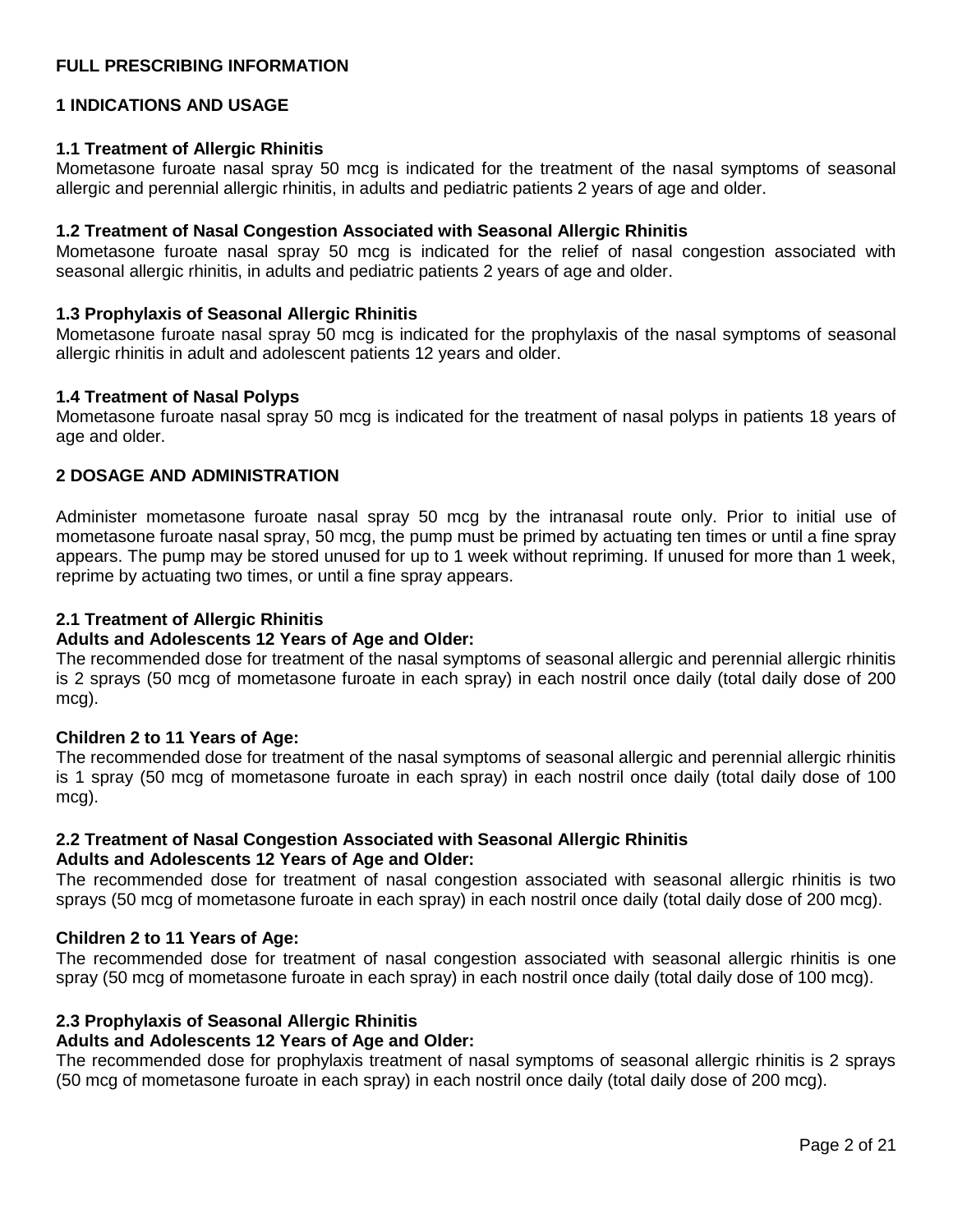In patients with a known seasonal allergen that precipitates nasal symptoms of seasonal allergic rhinitis, prophylaxis with mometasone furoate nasal spray 50 mcg (200 mcg/day) is recommended 2 to 4 weeks prior to the anticipated start of the pollen season.

#### <span id="page-2-1"></span>**2.4 Treatment of Nasal Polyps Adults 18 Years of Age and Older:**

The recommended dose for the treatment of nasal polyps is 2 sprays (50 mcg of mometasone furoate in each spray) in each nostril twice daily (total daily dose of 400 mcg). A dose of 2 sprays (50 mcg of mometasone furoate in each spray) in each nostril once daily (total daily dose of 200 mcg) is also effective in some patients.

### <span id="page-2-2"></span>**3 DOSAGE FORMS AND STRENGTHS**

Mometasone furoate nasal spray 50 mcg is a metered-dose, manual pump spray unit containing an aqueous suspension of 0.05% w/w mometasone furoate.

After initial priming (10 actuations), each actuation of the pump delivers a metered spray containing 100 mg or 100 microliter of suspension containing 50 mcg of mometasone furoate. Each bottle of mometasone furoate nasal spray 50 mcg provides 120 sprays.

### <span id="page-2-3"></span>**4 CONTRAINDICATIONS**

Mometasone furoate nasal spray is contraindicated in patients with known hypersensitivity to mometasone furoate or any of its ingredients.

### <span id="page-2-5"></span>**5 WARNINGS AND PRECAUTIONS**

### <span id="page-2-4"></span>**5.1 Local Nasal Effects**

#### *Epistaxis*

In clinical studies, epistaxis was observed more frequently in patients with allergic rhinitis with mometasone furoate nasal spray than those who received placebo [*see Adverse Reactions [\(6\)](#page-3-3)*]*.* 

### *Candida Infection*

In clinical studies with mometasone furoate nasal spray 50 mcg, the development of localized infections of the nose and pharynx with *Candida albicans* has occurred. When such an infection develops, use of mometasone furoate nasal spray 50 mcg should be discontinued and appropriate local or systemic therapy instituted, if needed.

#### *Nasal Septum Perforation*

Instances of nasal septum perforation have been reported following the intranasal application of corticosteroids. As with any long-term topical treatment of the nasal cavity, patients using mometasone furoate nasal spray 50 mcg over several months or longer should be examined periodically for possible changes in the nasal mucosa.

### *Impaired Wound Healing*

Because of the inhibitory effect of corticosteroids on wound healing, patients who have experienced recent nasal septum ulcers, nasal surgery, or nasal trauma should not use a nasal corticosteroid until healing has occurred.

### <span id="page-2-0"></span>**5.2 Glaucoma and Cataracts**

Glaucoma and cataracts may be reported with systemic and topical (including intranasal, inhaled and intraocular) corticosteroid use. Consider referral to an ophthalmologist in patients who develop ocular symptoms or use mometasone furoate nasal spray long term [*see Adverse Reactions [\(6\)](#page-3-3)*].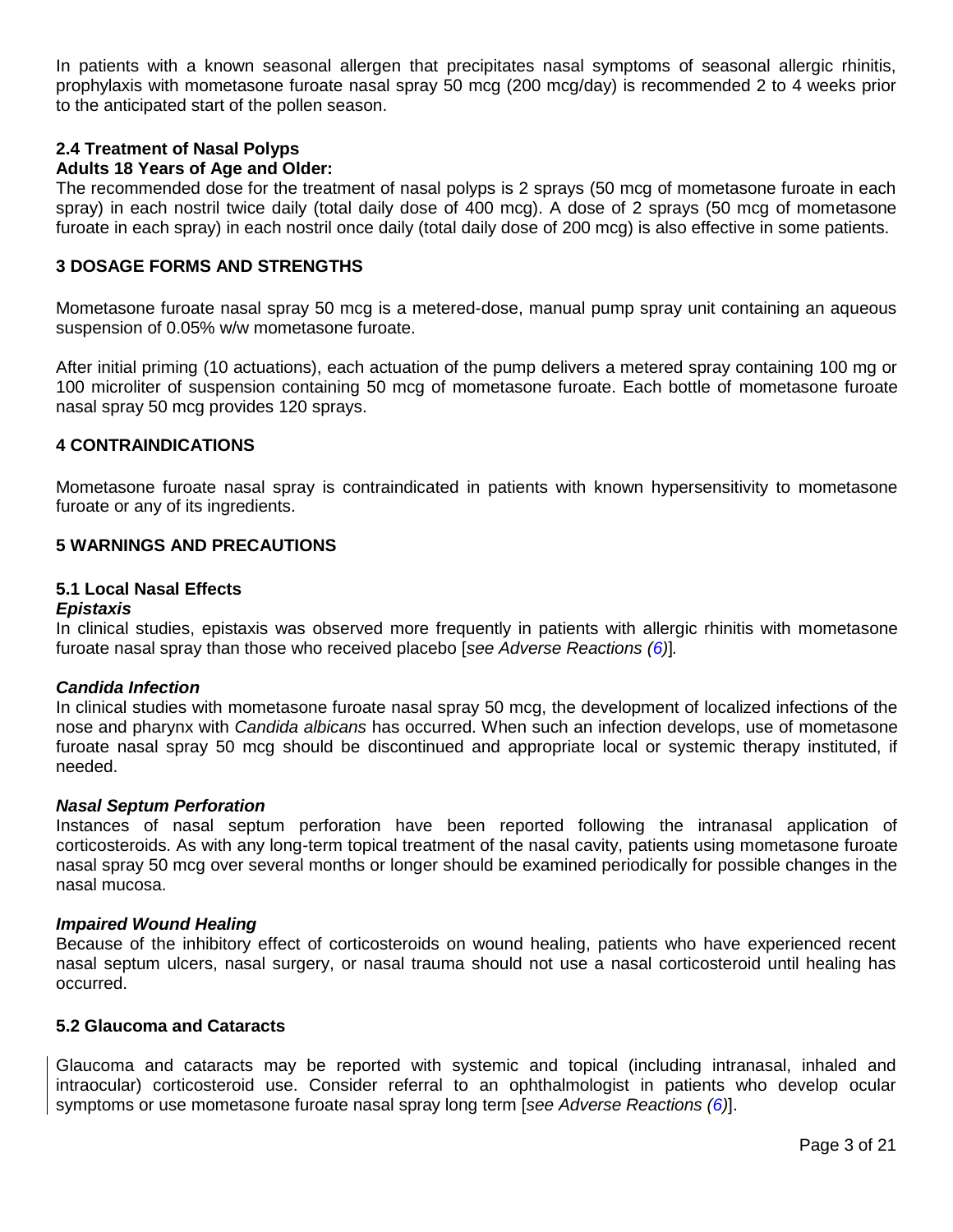Glaucoma and cataract formation was evaluated in one controlled study of 12 weeks' duration and one uncontrolled study of 12 months' duration in patients treated with mometasone furoate nasal spray, 50 mcg at 200 mcg/day, using intraocular pressure measurements and slit lamp examination. No significant change from baseline was noted in the mean intraocular pressure measurements for the 141 mometasone furoate nasal spray-treated patients in the 12-week study, as compared with 141 placebo-treated patients. No individual mometasone furoate nasal spray-treated patient was noted to have developed a significant elevation in intraocular pressure or cataracts in this 12-week study. Likewise, no significant change from baseline was noted in the mean intraocular pressure measurements for the 139 mometasone furoate nasal spray-treated patients in the 12-month study and again, no cataracts were detected in these patients. Nonetheless, intranasal and inhaled corticosteroids have been associated with the development of glaucoma and/or cataracts.

### <span id="page-3-4"></span>**5.3 Hypersensitivity Reactions**

Hypersensitivity reactions including instances of wheezing may occur after the intranasal administration of mometasone furoate monohydrate. Discontinue mometasone furoate nasal spray if such reactions occur [*see Contraindications [\(4\)](#page-2-3)*].

### <span id="page-3-0"></span>**5.4 Immunosuppression**

Persons who are on drugs which suppress the immune system are more susceptible to infections than healthy individuals. Chickenpox and measles, for example, can have a more serious or even fatal course in nonimmune children or adults on corticosteroids. In such children or adults who have not had these diseases, particular care should be taken to avoid exposure. How the dose, route, and duration of corticosteroid administration affect the risk of developing a disseminated infection is not known. The contribution of the underlying disease and/or prior corticosteroid treatment to the risk is also not known. If exposed to chickenpox, prophylaxis with varicella zoster immune globulin (VZIG) may be indicated. If exposed to measles, prophylaxis with pooled intramuscular immunoglobulin (IG) may be indicated. (See the respective package inserts for complete VZIG and IG prescribing information.) If chickenpox develops, treatment with antiviral agents may be considered.

Corticosteroids should be used with caution, if at all, in patients with active or quiescent tuberculous infection of the respiratory tract, or in untreated fungal, bacterial, systemic viral infections, or ocular herpes simplex because of the potential for worsening of these infections.

# <span id="page-3-1"></span>**5.5 Hypothalamic-Pituitary-Adrenal Axis Effect**

# *Hypercorticism and Adrenal Suppression*

When intranasal steroids are used at higher than recommended dosages or in susceptible individuals at recommended dosages, systemic corticosteroid effects such as hypercorticism and adrenal suppression may appear. If such changes occur, the dosage of mometasone furoate nasal spray should be discontinued slowly, consistent with accepted procedures for discontinuing oral corticosteroid therapy.

# <span id="page-3-2"></span>**5.6 Effect on Growth**

Corticosteroids may cause a reduction in growth velocity when administered to pediatric patients. Monitor the growth routinely of pediatric patients receiving mometasone furoate nasal spray. To minimize the systemic effects of intranasal corticosteroids, including mometasone furoate nasal spray, titrate each patient's dose to the lowest dosage that effectively controls his/her symptoms [*see Use in Specific Populations [\(8.4\)](#page-6-0)*].

# <span id="page-3-3"></span>**6 ADVERSE REACTIONS**

Systemic and local corticosteroid use may result in the following:

- Epistaxis, ulcerations, *Candida albicans* infection, impaired wound healing [*see Warnings and Precautions [\(5.1\)](#page-2-4)*]
- Glaucoma and cataracts [*see Warnings and Precautions [\(5.2\)](#page-2-0)*]
- Immunosuppression [*see Warnings and Precautions [\(5.4\)](#page-3-0)*]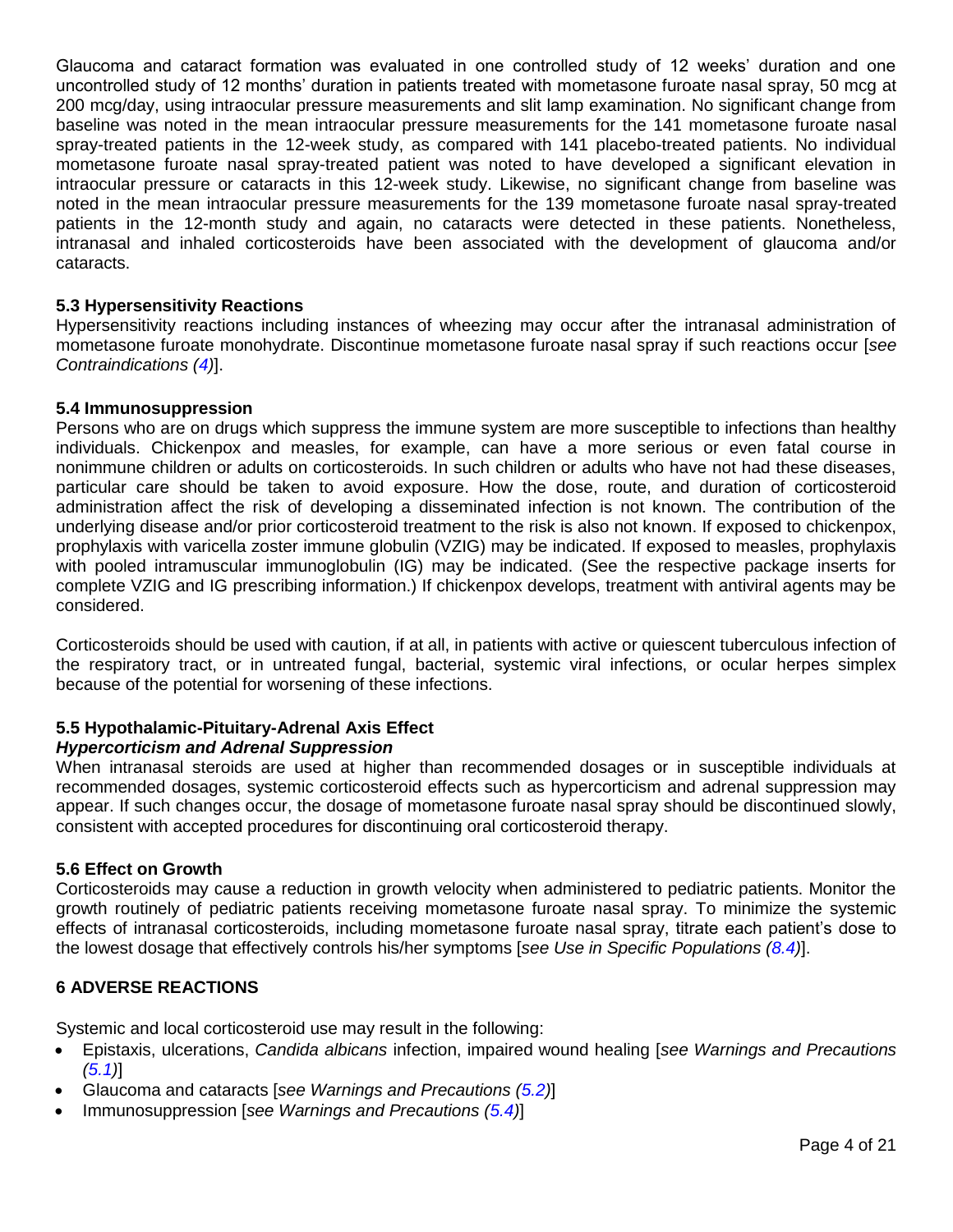Hypothalamic-pituitary-adrenal (HPA) axis effects, including growth reduction [*see Warnings and Precautions [\(5.5,](#page-3-1) [5.6\)](#page-3-2), Use in Specific Populations [\(8.4\)](#page-6-0)*]

### <span id="page-4-0"></span>**6.1 Clinical Trials Experience**

Because clinical trials are conducted under widely varying conditions, adverse reaction rates observed in the clinical trials of a drug cannot be directly compared to rates in the clinical trials of another drug and may not reflect the rates observed in practice.

### **Allergic Rhinitis**

### *Adults and adolescents 12 years of age and older*

In controlled US and international clinical studies, a total of 3210 adult and adolescent patients 12 years and older with allergic rhinitis received treatment with mometasone furoate nasal spray 50 mcg at doses of 50 to 800 mcg/day. The majority of patients (n = 2103) were treated with 200 mcg/day. A total of 350 adult and adolescent patients have been treated for one year or longer. Adverse events did not differ significantly based on age, sex, or race. Four percent or less of patients in clinical trials discontinued treatment because of adverse events and the discontinuation rate was similar for the vehicle and active comparators.

All adverse events (regardless of relationship to treatment) reported by 5% or more of adult and adolescent patients ages 12 years and older who received mometasone furoate nasal spray 50 mcg, 200 mcg/day vs. placebo and that were more common with mometasone furoate nasal spray 50 mcg than placebo, are displayed in TABLE 1 below.

### **TABLE 1: ADULT AND ADOLESCENT PATIENTS 12 YEARS AND OLDER – ADVERSE EVENTS FROM CONTROLLED CLINICAL TRIALS IN SEASONAL ALLERGIC AND PERENNIAL ALLERGIC RHINITIS (PERCENT OF PATIENTS REPORTING)**

|                                          | <b>Mometasone Furoate</b><br><b>Nasal Spray</b><br>200 mcg<br>$(n = 2103)$ | <b>Vehicle Placebo</b><br>$(n = 1671)$ |
|------------------------------------------|----------------------------------------------------------------------------|----------------------------------------|
| Headache                                 | 26                                                                         | 22                                     |
| Viral Infection                          | 14                                                                         | 11                                     |
| Pharyngitis                              | 12                                                                         | 10                                     |
| Epistaxis/Blood-Tinged Mucus             | 11                                                                         | 6                                      |
| Coughing                                 |                                                                            | 6                                      |
| <b>Upper Respiratory Tract Infection</b> | 6                                                                          | 2                                      |
| Dysmenorrhea                             | 5                                                                          | 3                                      |
| Musculoskeletal Pain                     | 5                                                                          | 3                                      |
| <b>Sinusitis</b>                         | 5                                                                          | 3                                      |

Other adverse events which occurred in less than 5% but greater than or equal to 2% of adult and adolescent patients (ages 12 years and older) treated with mometasone furoate nasal spray 50 mcg, 200-mcg/day (regardless of relationship to treatment), and more frequently than in the placebo group included: arthralgia, asthma, bronchitis, chest pain, conjunctivitis, diarrhea, dyspepsia, earache, flu-like symptoms, myalgia, nausea, and rhinitis.

# *Pediatric patients <12 years of age*

In controlled US and international studies, a total of 990 pediatric patients (ages 3 to 11 years) with allergic rhinitis received treatment with mometasone furoate nasal spray 50 mcg, at doses of 25 to 200 mcg/day. The majority of pediatric patients (n = 720) were treated with 100 mcg/day. A total of 163 pediatric patients have been treated for one year or longer. Two percent or less of patients in clinical trials who received mometasone furoate nasal spray 50 mcg discontinued treatment because of adverse events and the discontinuation rate was similar for the placebo and active comparators.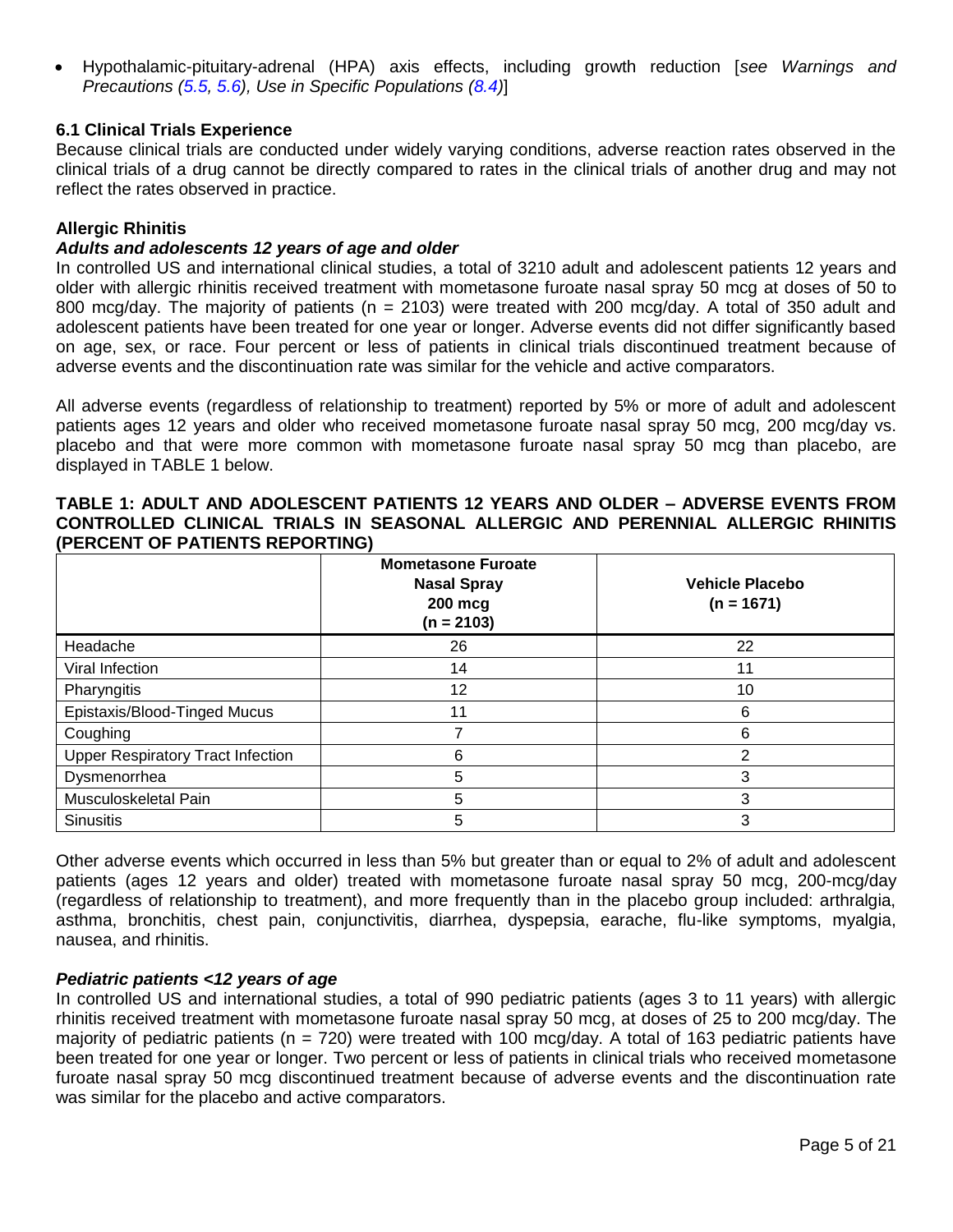Adverse events which occurred in ≥5% of pediatric patients (ages 3 to 11 years) treated with mometasone furoate nasal spray 50 mcg, 100 mcg/day vs. placebo (regardless of relationship to treatment) and more frequently than in the placebo group included upper respiratory tract infection (5% in mometasone furoate nasal spray 50 mcg group vs. 4% in placebo) and vomiting (5% in mometasone furoate nasal spray 50 mcg group vs. 4% in placebo).

Other adverse events which occurred in less than 5% but greater than or equal to 2% of pediatric patients (ages 3 to 11 years) treated with mometasone furoate nasal spray 50 mcg, 100 mcg/day vs. placebo (regardless of relationship to treatment) and more frequently than in the placebo group included: diarrhea, nasal irritation, otitis media, and wheezing.

The adverse event (regardless of relationship to treatment) reported by 5% of pediatric patients ages 2 to 5 years who received mometasone furoate nasal spray, 50 mcg, 100 mcg/day in a clinical trial vs. placebo including 56 subjects (28 each mometasone furoate nasal spray, 50 mcg and placebo) and that was more common with mometasone furoate nasal spray, 50 mcg than placebo, included: upper respiratory tract infection (7% vs. 0%, respectively). The other adverse event which occurred in less than 5% but greater than or equal to 2% of mometasone furoate pediatric patients ages 2 to 5 years treated with 100 mcg doses vs. placebo (regardless of relationship to treatment) and more frequently than in the placebo group included: skin trauma.

# **Nasal Polyps**

### *Adults 18 years of age and older*

In controlled clinical studies, the types of adverse events observed in patients with nasal polyps were similar to those observed for patients with allergic rhinitis. A total of 594 adult patients (ages 18 to 86 years) received mometasone furoate nasal spray 50 mcg at doses of 200 mcg once or twice daily for up to 4 months for treatment of nasal polyps. The overall incidence of adverse events for patients treated with mometasone furoate nasal spray 50 mcg was comparable to patients with the placebo except for epistaxis, which was 9% for 200 mcg once daily, 13% for 200 mcg twice daily, and 5% for the placebo.

Nasal ulcers and nasal and oral candidiasis were also reported in patients treated with mometasone furoate nasal spray 50 mcg primarily in patients treated for longer than 4 weeks.

### **Nasal Congestion Associated with Seasonal Allergic Rhinitis**

A total of 1008 patients aged 12 years and older received mometasone furoate nasal spray 50 mcg 200 mcg/day ( $n = 506$ ) or placebo ( $n = 502$ ) for 15 days. Adverse events that occurred more frequently in patients treated with mometasone furoate nasal spray 50 mcg than in patients with the placebo included sinus headache (1.2% in mometasone furoate nasal spray 50 mcg group vs. 0.2% in placebo) and epistaxis (1% in mometasone furoate nasal spray 50 mcg group vs. 0.2% in placebo) and the overall adverse event profile was similar to that observed in the other allergic rhinitis trials.

### <span id="page-5-0"></span>**6.2 Post-Marketing Experience**

The following adverse reactions have been identified during the post-marketing period for mometasone furoate nasal spray 50 mcg: nasal burning and irritation, anaphylaxis and angioedema, disturbances in taste and smell, nasal septal perforation, and vision blurred. Because these reactions are reported voluntarily from a population of uncertain size, it is not always possible to reliably estimate their frequency or establish a causal relationship to drug exposure.

# <span id="page-5-1"></span>**7 DRUG INTERACTIONS**

No formal drug-drug interaction studies have been conducted with mometasone furoate nasal spray 50 mcg.

**Inhibitors of Cytochrome P450 3A4:** Studies have shown that mometasone furoate is primarily and extensively metabolized in the liver of all species investigated and undergoes extensive metabolism to multiple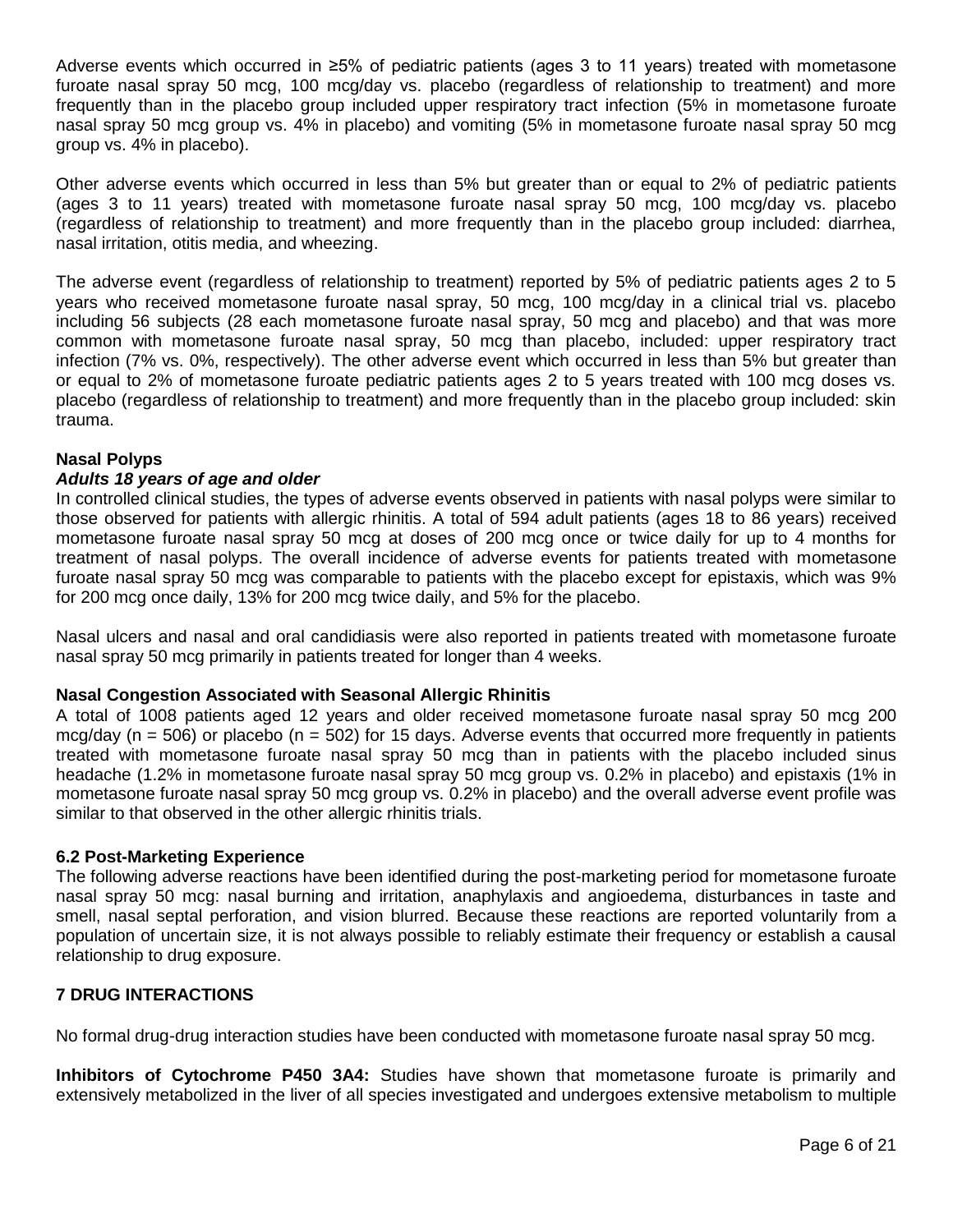metabolites. *In vitro* studies have confirmed the primary role of cytochrome CYP 3A4 in the metabolism of this compound.

Concomitant administration of CYP3A4 inhibitors may inhibit the metabolism of, and increase the systemic exposure to, mometasone furoate and potentially increase the risk for systemic corticosteroid side effects. Caution should be exercised when considering the coadministration of mometasone furoate nasal spray 50 mcg with long-term ketoconazole and other known strong CYP3A4 inhibitors (e.g., ritonavir, cobicistatcontaining products, atazanavir, clarithromycin, indinavir, itraconazole, nefazodone, nelfinavir, saquinavir, telithromycin) [see *Clinical Pharmacology [\(12.3\)](#page-10-0)*]. Consider the benefit of coadministration versus the potential risk of systemic corticosteroid effects, in which case patients should be monitored for systemic corticosteroid side effects.

### <span id="page-6-1"></span>**8 USE IN SPECIFIC POPULATIONS**

### <span id="page-6-2"></span>**8.1 Pregnancy**

*Teratogenic Effects: Pregnancy Category C:* There are no adequate and well-controlled studies in pregnant women. Mometasone furoate nasal spray 50 mcg, like other corticosteroids, should be used during pregnancy only if the potential benefits justify the potential risk to the fetus. Experience with oral corticosteroids since their introduction in pharmacologic, as opposed to physiologic, doses suggests that rodents are more prone to teratogenic effects from corticosteroids than humans. In addition, because there is a natural increase in corticosteroid production during pregnancy, most women will require a lower exogenous corticosteroid dose and many will not need corticosteroid treatment during pregnancy.

In mice, mometasone furoate caused cleft palate at subcutaneous doses (less than the MRDID in adults on a mcg/m<sup>2</sup> basis). Fetal survival was reduced at approximately 2 times the MRDID in adults on a mcg/m<sup>2</sup> basis. No toxicity was observed at less than the MRDID in adults on a mcg/m<sup>2</sup> basis.

In rats, mometasone furoate produced umbilical hernia at topical dermal doses approximately 10 times the MRDID in adults on a mcg/m<sup>2</sup> basis. A topical dermal dose approximately 6 times the MRDID in adults on a mcg/m<sup>2</sup> basis produced delays in ossification, but no malformations.

In rabbits, mometasone furoate caused multiple malformations (e.g., flexed front paws, gallbladder agenesis, umbilical hernia, and hydrocephaly) at topical dermal doses approximately 6 times the MRDID in adults on a mcg/m<sup>2</sup> basis. In an oral study, mometasone furoate increased resorptions and caused cleft palate and/or head malformations (hydrocephaly or domed head) at approximately 30 times the MRDID in adults on a mcq/m<sup>2</sup> basis. At approximately 110 times the MRDID in adults on a mcg/ $m<sup>2</sup>$  basis, most litters were aborted or resorbed. No toxicity was observed at approximately 6 times the MRDID in adults on a mcg/m<sup>2</sup> basis.

When rats received subcutaneous doses of mometasone furoate throughout pregnancy or during the later stages of pregnancy, a dose less than the MRDID in adults on a mcg/ $m<sup>2</sup>$  basis caused prolonged and difficult labor and reduced the number of live births, birth weight, and early pup survival.

*Nonteratogenic Effects:* Hypoadrenalism may occur in infants born to women receiving corticosteroids during pregnancy. Such infants should be carefully monitored.

### <span id="page-6-3"></span>**8.3 Nursing Mothers**

It is not known if mometasone furoate is excreted in human milk. Because other corticosteroids are excreted in human milk, caution should be used when mometasone furoate nasal spray, 50 mcg is administered to nursing women.

### <span id="page-6-0"></span>**8.4 Pediatric Use**

The safety and effectiveness of mometasone furoate nasal spray 50 mcg for allergic rhinitis in children 12 years of age and older have been established [*see Adverse Reactions [\(6.1\)](#page-4-0) and Clinical Studies [\(14.1\)](#page-11-4)*]. Use of mometasone furoate nasal spray 50 mcg for allergic rhinitis in pediatric patients 2 to 11 years of age is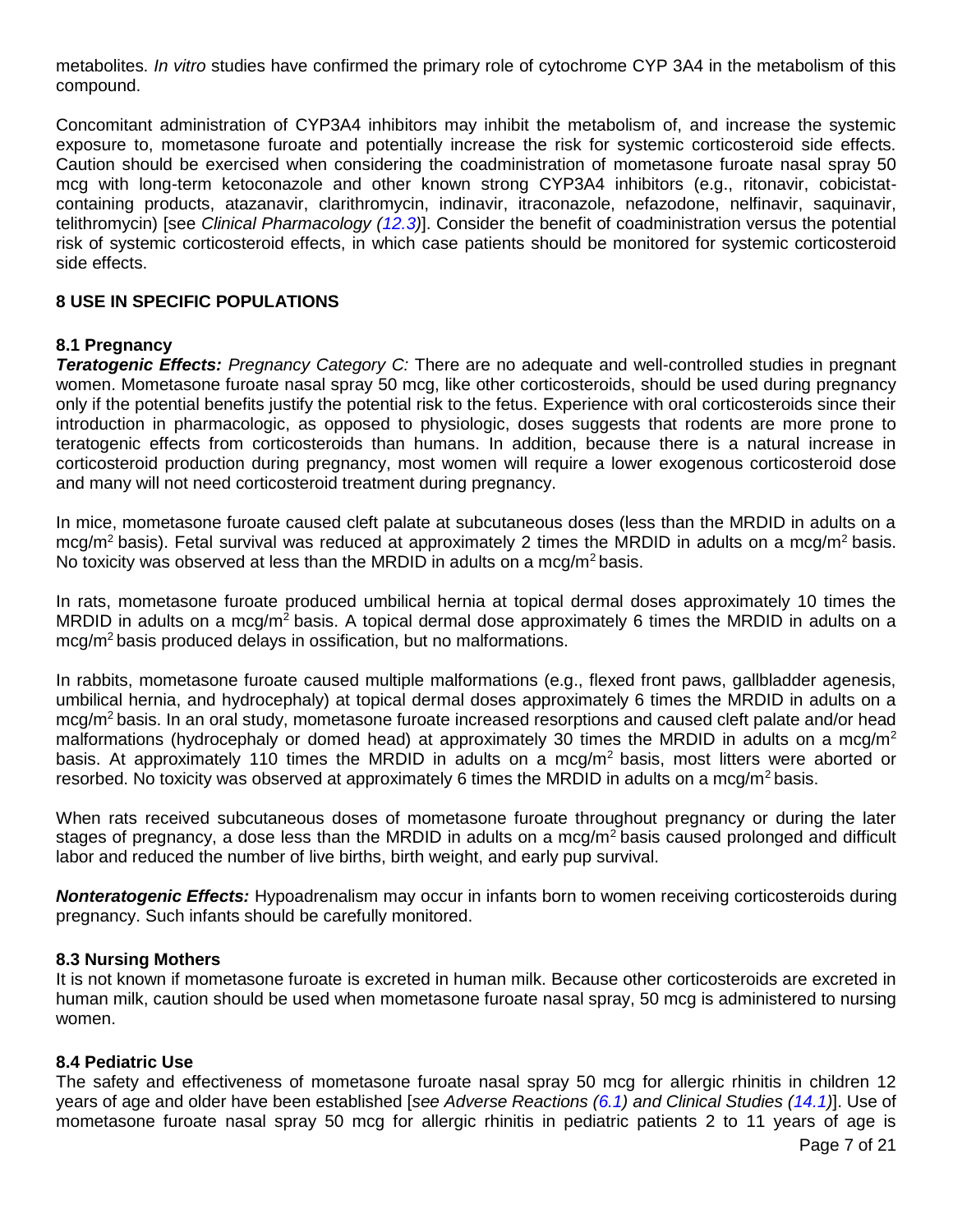supported by safety and efficacy data from clinical studies. Seven hundred and twenty (720) patients 3 to 11 years of age with allergic rhinitis were treated with mometasone furoate nasal spray 50 mcg (100 mcg total daily dose) in controlled clinical trials [*see Adverse Reactions [\(6.1\)](#page-4-0) and Clinical Studies [\(14.2\)](#page-12-0)*]. Twenty-eight (28) patients 2 to 5 years of age with allergic rhinitis were treated with mometasone furoate nasal spray 50 mcg (100 mcg total daily dose) in a controlled trial to evaluate safety [*see Adverse Reactions [\(6.1\)](#page-4-0)*]. Safety and effectiveness of mometasone furoate nasal spray 50 mcg for allergic rhinitis in children less than 2 years of age have not been established.

The safety and effectiveness of mometasone furoate nasal spray for the treatment of nasal polyps in children less than 18 years of age have not been established. One 4-month trial was conducted to evaluate the safety and efficacy of mometasone furoate nasal spray in the treatment of nasal polyps in pediatric patients 6 to 17 years of age. The primary objective of the study was to evaluate safety; efficacy parameters were collected as secondary endpoints. A total of 127 patients with nasal polyps were randomized to placebo or mometasone furoate nasal spray 100 mcg once or twice daily (patients 6 to 11 years of age) or 200 mcg once or twice daily (patients 12 to 17 years of age). The results of this trial did not support the efficacy of mometasone furoate nasal spray in the treatment of nasal polyps in pediatric patients. The adverse events reported in this trial were similar to the adverse events reported in patients 18 years of age and older with nasal polyps.

Controlled clinical studies have shown intranasal corticosteroids may cause a reduction in growth velocity in pediatric patients. This effect has been observed in the absence of laboratory evidence of hypothalamicpituitary-adrenal (HPA) axis suppression, suggesting that growth velocity is a more sensitive indicator of systemic corticosteroid exposure in pediatric patients than some commonly used tests of HPA axis function. The long-term effects of this reduction in growth velocity associated with intranasal corticosteroids, including the impact on final adult height, are unknown. The potential for "catch up" growth following discontinuation of treatment with intranasal corticosteroids has not been adequately studied. The growth of pediatric patients receiving intranasal corticosteroids, including mometasone furoate nasal spray, 50 mcg, should be monitored routinely (e.g., via stadiometry). The potential growth effects of prolonged treatment should be weighed against clinical benefits obtained and the availability of safe and effective noncorticosteroid treatment alternatives. To minimize the systemic effects of intranasal corticosteroids, including mometasone furoate nasal spray, 50 mcg, each patient should be titrated to his/her lowest effective dose.

A clinical study to assess the effect of mometasone furoate nasal spray 50 mcg (100 mcg total daily dose) on growth velocity has been conducted in pediatric patients 3 to 9 years of age with allergic rhinitis. No statistically significant effect on growth velocity was observed for mometasone furoate nasal spray 50 mcg compared to placebo following one year of treatment. No evidence of clinically relevant HPA axis suppression was observed following a 30-minute cosyntropin infusion.

The potential of mometasone furoate nasal spray 50 mcg to cause growth suppression in susceptible patients or when given at higher doses cannot be ruled out.

# <span id="page-7-0"></span>**8.5 Geriatric Use**

A total of 280 patients above 64 years of age with allergic rhinitis or nasal polyps (age range 64 to 86 years) have been treated with mometasone furoate nasal spray 50 mcg for up to 3 or 4 months, respectively. The adverse reactions reported in this population were similar in type and incidence to those reported by younger patients.

### <span id="page-7-1"></span>**8.6 Hepatic Impairment**

Concentrations of mometasone furoate appear to increase with severity of hepatic impairment *[see Clinical Pharmacology [\(12.3\)](#page-10-0)].*

# <span id="page-7-2"></span>**10 OVERDOSAGE**

Page 8 of 21 There are no data available on the effects of acute or chronic overdosage with mometasone furoate nasal spray 50 mcg. Because of low systemic bioavailability, and an absence of acute drug-related systemic findings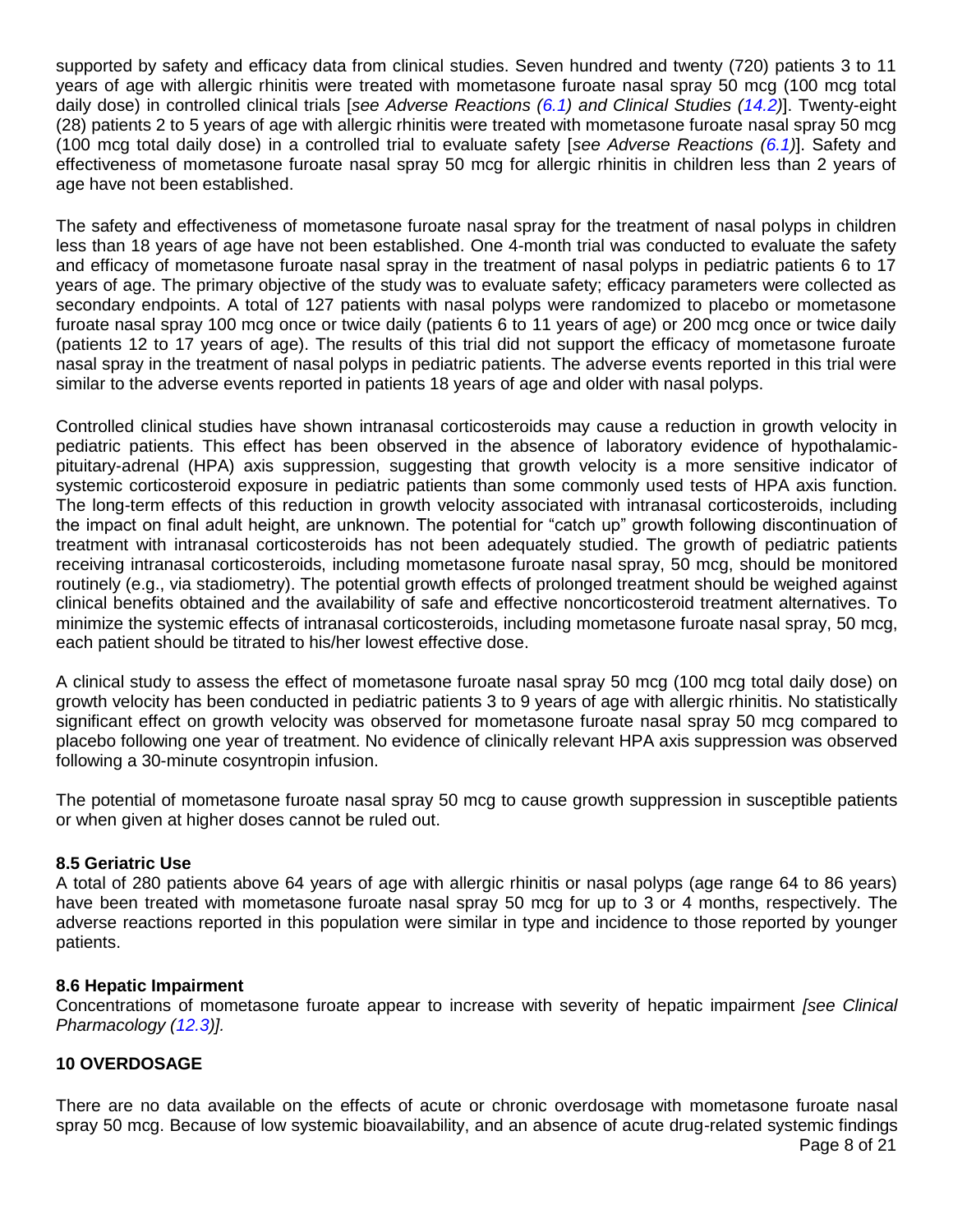in clinical studies, overdose is unlikely to require any therapy other than observation. Intranasal administration of 1600 mcg (4 times the recommended dose of mometasone furoate nasal spray 50 mcg for the treatment of nasal polyps in patients 18 years of age and older) daily for 29 days, to healthy human volunteers, showed no increased incidence of adverse events. Single intranasal doses up to 4000 mcg and oral inhalation doses up to 8000 mcg have been studied in human volunteers with no adverse effects reported. Chronic over dosage with any corticosteroid may result in signs or symptoms of hypercorticism [*see Warnings and Precautions [\(5.5\)](#page-3-1)*]. Acute overdosage with this dosage form is unlikely since one bottle of mometasone furoate nasal spray 50 mcg contains approximately 8500 mcg of mometasone furoate.

# <span id="page-8-0"></span>**11 DESCRIPTION**

Mometasone furoate, the active component of mometasone furoate nasal spray, 50 mcg, is an antiinflammatory corticosteroid having the chemical name, 9,21-Dichloro-11ß,17-dihydroxy-16α-methylpregna-1,4 diene-3,20-dione17-(2 furoate), and the following chemical structure:



Mometasone furoate is a white to off-white powder, with an molecular formula of  $C_{27}H_{30}Cl_2O_6$ , and a molecular weight of 521.43 g/mol. It is practically insoluble in water; slightly soluble in methanol, ethanol, and isopropanol; soluble in acetone and chloroform; and freely soluble in tetrahydrofuran. Its partition coefficient between octanol and water is greater than 5000.

Mometasone furoate nasal spray 50 mcg is a metered-dose, manual pump spray unit containing an aqueous suspension of 0.05% w/w mometasone furoate in an aqueous medium containing benzalkonium chloride, citric acid, glycerin, microcrystalline cellulose and carboxymethylcellulose sodium, polysorbate 80 and sodium citrate. The pH is between 4.3 and 4.9.

# <span id="page-8-1"></span>**12 CLINICAL PHARMACOLOGY**

### <span id="page-8-2"></span>**12.1 Mechanism of Action**

Mometasone furoate nasal spray 50 mcg is a corticosteroid demonstrating potent anti-inflammatory properties. The precise mechanism of corticosteroid action on allergic rhinitis is not known. Corticosteroids have been shown to have a wide range of effects on multiple cell types (e.g., mast cells, eosinophils, neutrophils, macrophages, and lymphocytes) and mediators (e.g., histamine, eicosanoids, leukotrienes, and cytokines) involved in inflammation.

In two clinical studies utilizing nasal antigen challenge, mometasone furoate nasal spray, 50 mcg decreased some markers of the early- and late-phase allergic response. These observations included decreases (vs. placebo) in histamine and eosinophil cationic protein levels, and reductions (vs. baseline) in eosinophils, neutrophils, and epithelial cell adhesion proteins. The clinical significance of these findings is not known.

The effect of mometasone furoate nasal spray, 50 mcg on nasal mucosa following 12 months of treatment was examined in 46 patients with allergic rhinitis. There was no evidence of atrophy and there was a marked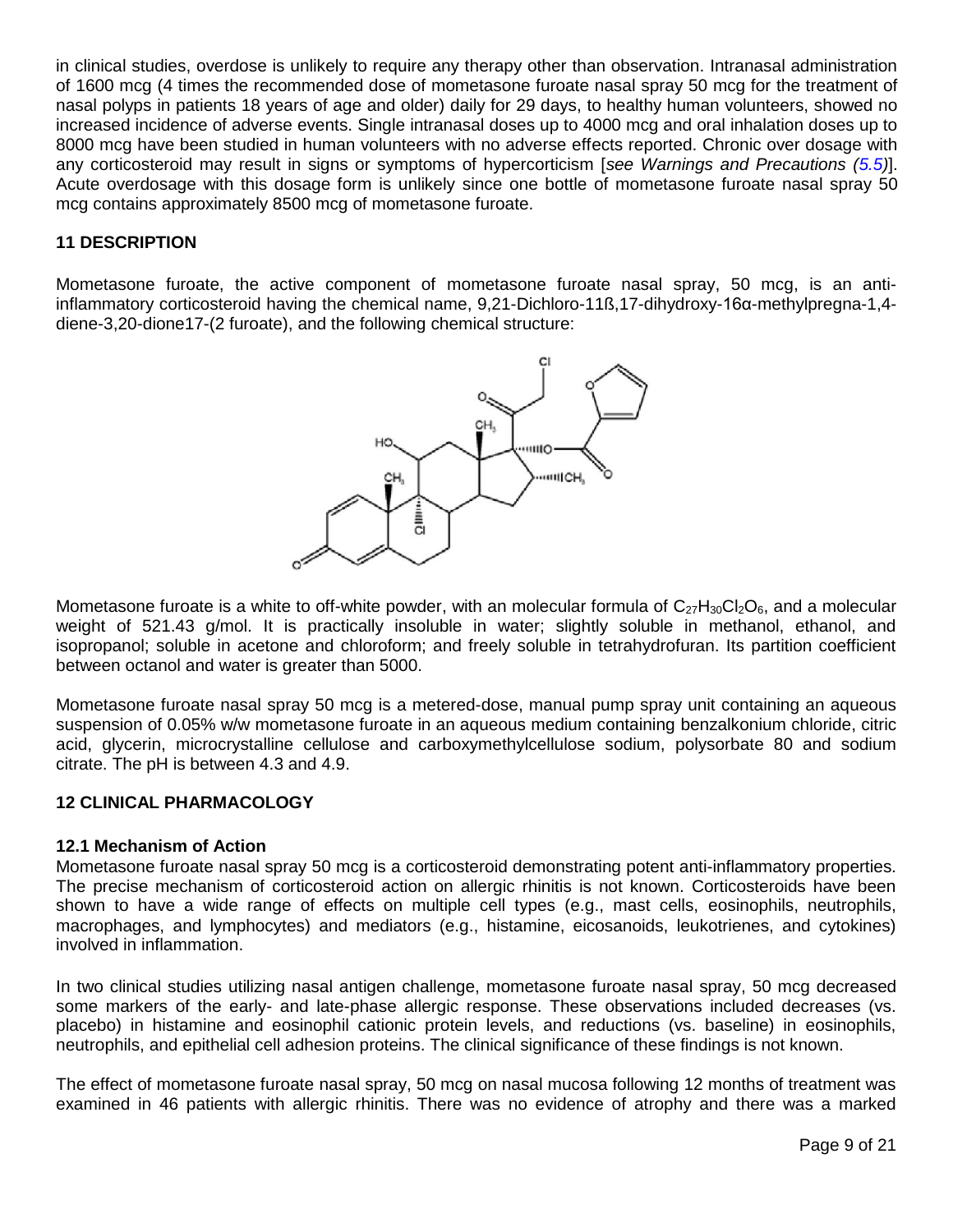reduction in intraepithelial eosinophilia and inflammatory cell infiltration (e.g., eosinophils, lymphocytes, monocytes, neutrophils, and plasma cells).

### <span id="page-9-0"></span>**12.2 Pharmacodynamics**

Adrenal Function in Adults: Four clinical pharmacology studies have been conducted in humans to assess the effect of mometasone furoate nasal spray, 50 mcg at various doses on adrenal function. In one study, daily doses of 200 and 400 mcg of mometasone furoate nasal spray, 50 mcg and 10 mg of prednisone were compared to placebo in 64 patients (22 to 44 years of age) with allergic rhinitis. Adrenal function before and after 36 consecutive days of treatment was assessed by measuring plasma cortisol levels following a 6-hour Cortrosyn (ACTH) infusion and by measuring 24-hour urinary free cortisol levels. Mometasone furoate nasal spray, 50 mcg, at both the 200- and 400-mcg dose, was not associated with a statistically significant decrease in mean plasma cortisol levels post-Cortrosyn infusion or a statistically significant decrease in the 24-hour urinary free cortisol levels compared to placebo. A statistically significant decrease in the mean plasma cortisol levels post-Cortrosyn infusion and 24-hour urinary free cortisol levels was detected in the prednisone treatment group compared to placebo.

A second study assessed adrenal response to mometasone furoate nasal spray, 50 mcg (400 and 1600 mcg/day), prednisone (10 mg/day), and placebo, administered for 29 days in 48 male volunteers (21 to 40 years of age). The 24-hour plasma cortisol area under the curve ( $AUC_{0-24}$ ), during and after an 8-hour Cortrosyn infusion and 24-hour urinary free cortisol levels were determined at baseline and after 29 days of treatment. No statistically significant differences in adrenal function were observed with mometasone furoate nasal spray, 50 mcg compared to placebo.

A third study evaluated single, rising doses of mometasone furoate nasal spray, 50 mcg (1000, 2000, and 4000 mcg/day), orally administered mometasone furoate (2000, 4000, and 8000 mcg/day), orally administered dexamethasone (200, 400, and 800 mcg/day), and placebo (administered at the end of each series of doses) in 24 male volunteers (22 to 39 years of age). Dose administrations were separated by at least 72 hours. Determination of serial plasma cortisol levels at 8 AM and for the 24-hour period following each treatment were used to calculate the plasma cortisol area under the curve  $(AUC_{0.24})$ . In addition, 24-hour urinary free cortisol levels were collected prior to initial treatment administration and during the period immediately following each dose. No statistically significant decreases in the plasma cortisol AUC, 8 AM cortisol levels, or 24-hour urinary free cortisol levels were observed in volunteers treated with either mometasone furoate nasal spray, 50 mcg or oral mometasone, as compared with placebo treatment. Conversely, nearly all volunteers treated with the three doses of dexamethasone demonstrated abnormal 8 AM cortisol levels (defined as a cortisol level <10 mcg/dL), reduced 24-hour plasma AUC values, and decreased 24-hour urinary free cortisol levels, as compared to placebo treatment.

In a fourth study, adrenal function was assessed in 213 patients (18 to 81 years of age) with nasal polyps before and after 4 months of treatment with either mometasone furoate nasal spray, 50 mcg, (200 mcg once or twice daily) or placebo by measuring 24-hour urinary free cortisol levels. Mometasone furoate nasal spray, 50 mcg, at both doses (200 and 400 mcg/day), was not associated with statistically significant decreases in the 24-hour urinary free cortisol levels compared to placebo.

Three clinical pharmacology studies have been conducted in pediatric patients to assess the effect of mometasone furoate nasal spray on the adrenal function at daily doses of 50, 100, and 200 mcg vs. placebo. In one study, adrenal function before and after 7 consecutive days of treatment was assessed in 48 pediatric patients with allergic rhinitis (ages 6 to 11 years) by measuring morning plasma cortisol and 24-hour urinary free cortisol levels. Mometasone furoate nasal spray, at all three doses, was not associated with a statistically significant decrease in mean plasma cortisol levels or a statistically significant decrease in the 24-hour urinary free cortisol levels compared to placebo. In the second study, adrenal function before and after 14 consecutive days of treatment was assessed in 48 pediatric patients (ages 3 to 5 years) with allergic rhinitis by measuring plasma cortisol levels following a 30-minute Cortrosyn infusion. Mometasone furoate nasal spray, 50 mcg, at all three doses (50, 100, and 200 mcg/day), was not associated with a statistically significant decrease in mean plasma cortisol levels post-Cortrosyn infusion compared to placebo. All patients had a normal response to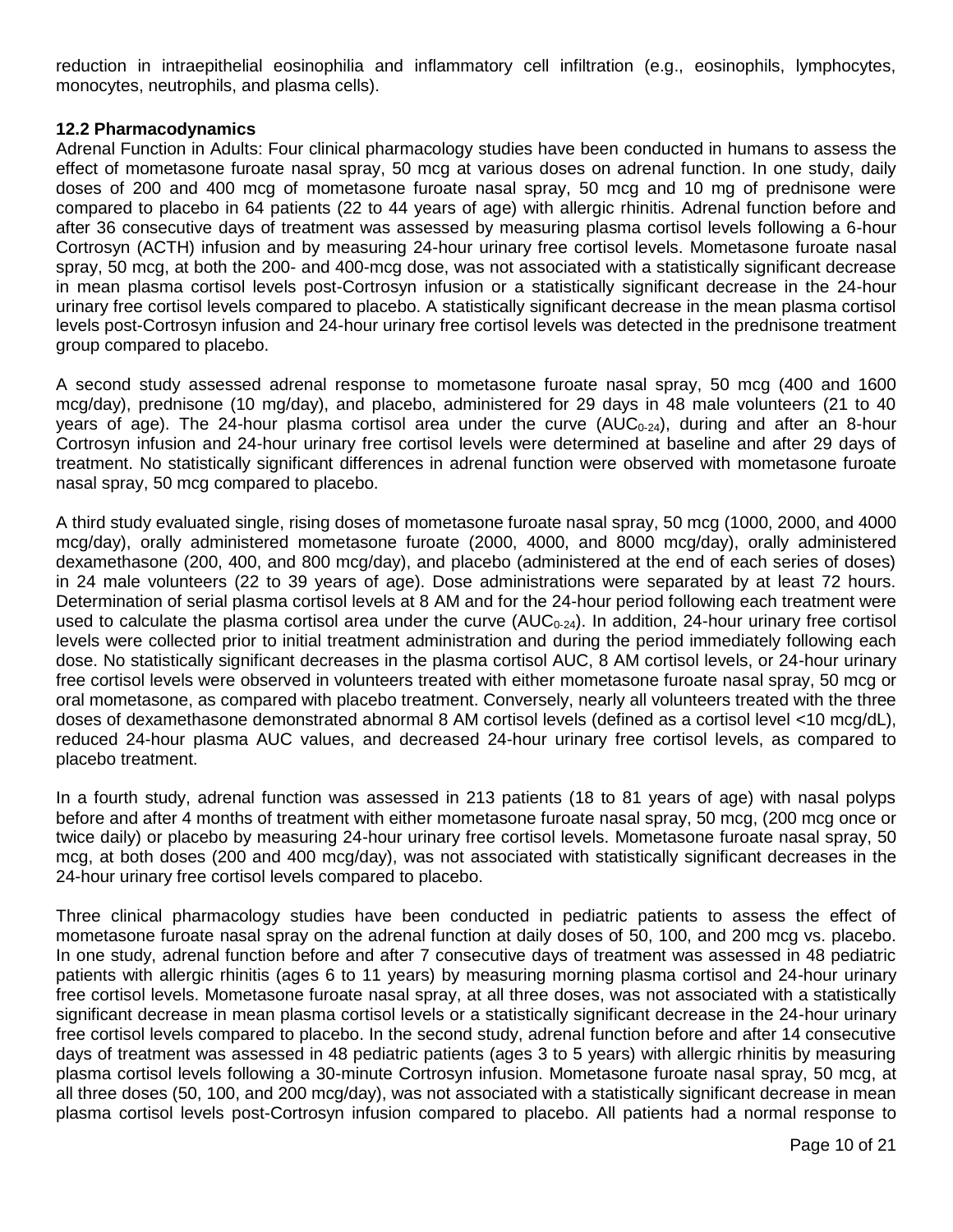Cortrosyn. In the third study, adrenal function before and after up to 42 consecutive days of once-daily treatment was assessed in 52 patients with allergic rhinitis (ages 2 to 5 years), 28 of whom received mometasone furoate nasal spray, 50 mcg per nostril (total daily dose 100 mcg), by measuring morning plasma cortisol and 24-hour urinary free cortisol levels. Mometasone furoate nasal spray was not associated with a statistically significant decrease in mean plasma cortisol levels or a statistically significant decrease in the 24 hour urinary free cortisol levels compared to placebo.

### <span id="page-10-0"></span>**12.3 Pharmacokinetics**

### *Absorption*

Mometasone furoate monohydrate administered as a nasal spray suspension has very low bioavailability (<1%) in plasma using a sensitive assay with a lower quantitation limit (LOQ) of 0.25 pcg/mL.

#### *Distribution*

The *in vitro* protein binding for mometasone furoate was reported to be 98% to 99% in concentration range of 5 to 500 ng/mL.

#### *Metabolism*

Studies have shown that any portion of a mometasone furoate dose which is swallowed and absorbed undergoes extensive metabolism to multiple metabolites. There are no major metabolites detectable in plasma. Upon *in vitro* incubation, one of the minor metabolites formed is 6ß-hydroxymometasone furoate. In human liver microsomes, the formation of the metabolite is regulated by cytochrome P-450 3A4 (CYP3A4).

#### *Elimination*

Following intravenous administration, the effective plasma elimination half-life of mometasone furoate is 5.8 hours. Any absorbed drug is excreted as metabolites mostly via the bile, and to a limited extent, into the urine.

#### *Specific Populations*

*Hepatic Impairment:* Administration of a single inhaled dose of 400 mcg mometasone furoate to subjects with mild (n=4), moderate (n=4), and severe (n=4) hepatic impairment resulted in only 1 or 2 subjects in each group having detectable peak plasma concentrations of mometasone furoate (ranging from 50 to 105 pcg/mL). The observed peak plasma concentrations appear to increase with severity of hepatic impairment, however, the numbers of detectable levels were few.

*Renal Impairment:* The effects of renal impairment on mometasone furoate pharmacokinetics have not been adequately investigated.

*Pediatric:* Mometasone furoate pharmacokinetics have not been investigated in the pediatric population [*see Use in Specific Populations [\(8.4\)](#page-6-0)*].

*Gender:* The effects of gender on mometasone furoate pharmacokinetics have not been adequately investigated.

*Race:* The effects of race on mometasone furoate pharmacokinetics have not been adequately investigated.

### *Drug-Drug Interactions*

Inhibitors of Cytochrome P450 3A4: In a drug interaction study, an inhaled dose of mometasone furoate 400 mcg was given to 24 healthy subjects twice daily for 9 days and ketoconazole 200 mg (as well as placebo) were given twice daily concomitantly on Days 4 to 9. Mometasone furoate plasma concentrations were <150 pcg/mL on Day 3 prior to coadministration of ketoconazole or placebo. Following concomitant administration of ketoconazole, 4 out of 12 subjects in the ketoconazole treatment group (n=12) had peak plasma concentrations of mometasone furoate >200 pcg/mL on Day 9 (211-324 pcg/mL).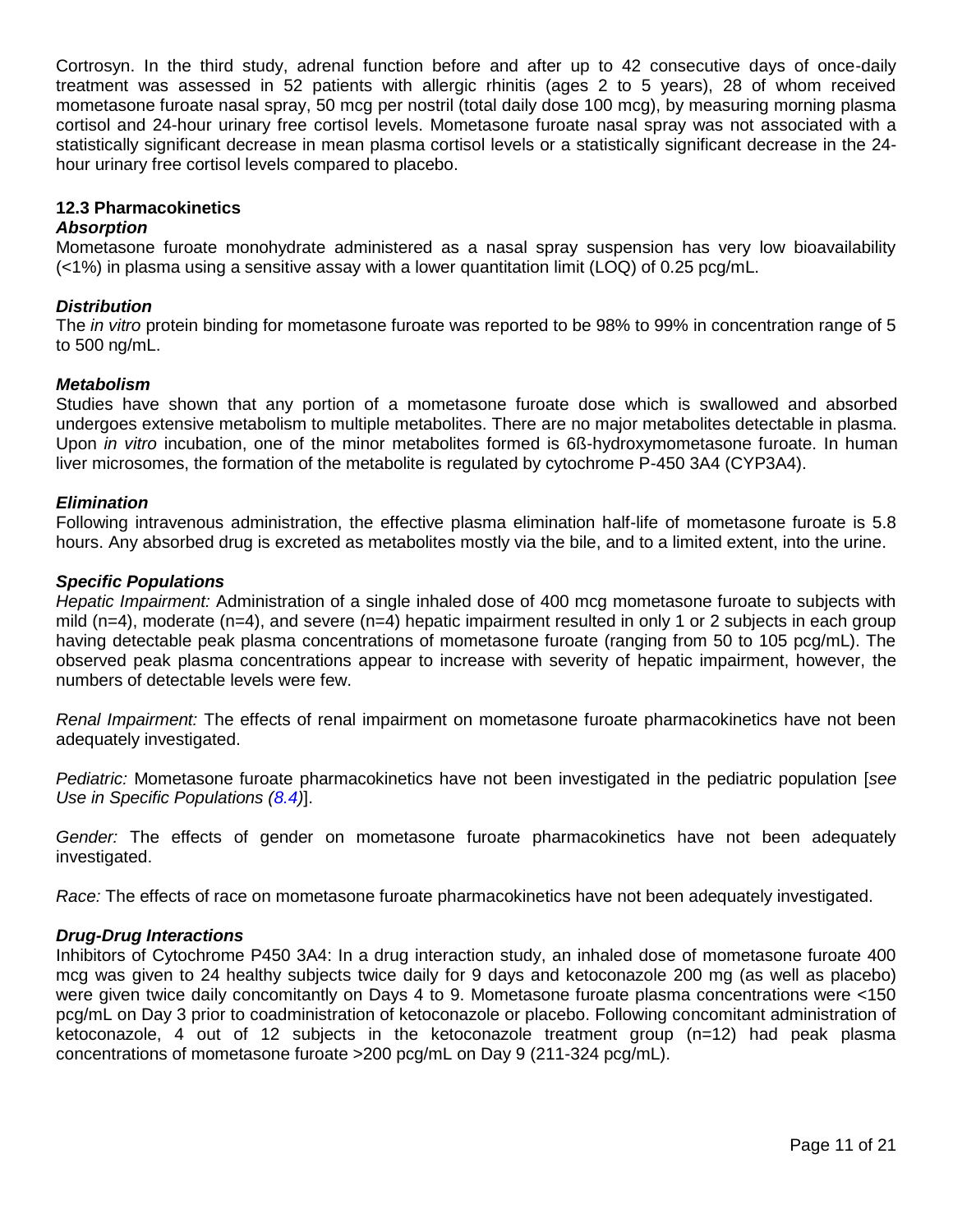# <span id="page-11-0"></span>**13 NONCLINICAL TOXICOLOGY**

### <span id="page-11-1"></span>**13.1 Carcinogenesis, Mutagenesis, Impairment of Fertility**

In a 2-year carcinogenicity study in Sprague Dawley rats, mometasone furoate demonstrated no statistically significant increase in the incidence of tumors at inhalation doses up to 67 mcg/kg (approximately 1 and 2 times the maximum recommended daily intranasal dose [MRDID] in adults [400 mcg] and children [100 mcg], respectively, on a mcg/m<sup>2</sup> basis). In a 19-month carcinogenicity study in Swiss CD-1 mice, mometasone furoate demonstrated no statistically significant increase in the incidence of tumors at inhalation doses up to 160 mcg/kg (approximately 2 times the MRDID in adults and children, respectively, on a mcg/m<sup>2</sup> basis).

Mometasone furoate increased chromosomal aberrations in an *in vitro* Chinese hamster ovary-cell assay, but did not increase chromosomal aberrations in an *in vitro* Chinese hamster lung cell assay. Mometasone furoate was not mutagenic in the Ames test or mouse-lymphoma assay, and was not clastogenic in an *in vivo* mouse micronucleus assay and a rat bone marrow chromosomal aberration assay or a mouse male germ-cell chromosomal aberration assay. Mometasone furoate also did not induce unscheduled DNA synthesis *in vivo* in rat hepatocytes.

In reproductive studies in rats, impairment of fertility was not produced by subcutaneous doses up to 15 mcg/kg (less than the MRDID in adults on a mcg/m<sup>2</sup> basis).

# <span id="page-11-2"></span>**13.2 Animal Toxicology and/or Pharmacology**

### **Reproduction Toxicology Studies**

In mice, mometasone furoate caused cleft palate at subcutaneous doses of 60 mcg/kg and above (less than the MRDID in adults on a mcg/m<sup>2</sup> basis). Fetal survival was reduced at 180 mcg/kg (approximately 2 times the MRDID in adults on a mcg/m<sup>2</sup> basis). No toxicity was observed at 20 mcg/kg (less than the MRDID in adults on a mcg/m<sup>2</sup> basis).

In rats, mometasone furoate produced umbilical hernia at topical dermal doses of 600 mcg/kg and above (approximately 10 times the MRDID in adults on a mcg/m<sup>2</sup> basis). A dose of 300 mcg/kg (approximately 6 times the MRDID in adults on a mcg/m<sup>2</sup> basis) produced delays in ossification, but no malformations. In rabbits, mometasone furoate caused multiple malformations (e.g., flexed front paws, gallbladder agenesis, umbilical hernia, hydrocephaly) at topical dermal doses of 150 mcg/kg and above (approximately 6 times the MRDID in adults on a mcg/m<sup>2</sup> basis). In an oral study, mometasone furoate increased resorptions and caused cleft palate and/or head malformations (hydrocephaly or domed head) at 700 mcg/kg (approximately 30 times the MRDID in adults on a mcg/m<sup>2</sup> basis). At 2800 mcg/kg (approximately 110 times the MRDID in adults on a mcg/m<sup>2</sup> basis), most litters were aborted or resorbed. No toxicity was observed at 140 mcg/kg (approximately 6 times the MRDID in adults on a mcg/m<sup>2</sup> basis).

When rats received subcutaneous doses of mometasone furoate throughout pregnancy or during the later stages of pregnancy, 15 mcg/kg (less than the MRDID in adults on a mcg/m<sup>2</sup> basis) caused prolonged and difficult labor and reduced the number of live births, birth weight, and early pup survival. Similar effects were not observed at 7.5 mcg/kg (less than the MRDID in adults on a mcg/m<sup>2</sup> basis).

# <span id="page-11-3"></span>**14 CLINICAL STUDIES**

### <span id="page-11-4"></span>**14.1 Allergic Rhinitis in Adults and Adolescents**

The efficacy and safety of mometasone furoate nasal spray, 50 mcg in the prophylaxis and treatment of seasonal allergic rhinitis and the treatment of perennial allergic rhinitis have been evaluated in 18 controlled trials, and one uncontrolled clinical trial, in approximately 3000 adults (ages 17 to 85 years) and adolescents (ages 12 to 16 years). Of the total number of patients, there were 1757 males and 1453 females, including a total of 283 adolescents (182 boys and 101 girls) with seasonal allergic or perennial allergic rhinitis. Patients were treated with mometasone furoate nasal spray 50 mcg at doses ranging from 50 to 800 mcg/day. The majority of patients were treated with 200 mcg/day. The allergic rhinitis trials evaluated the total nasal symptom scores that included stuffiness, rhinorrhea, itching, and sneezing. Patients treated with mometasone furoate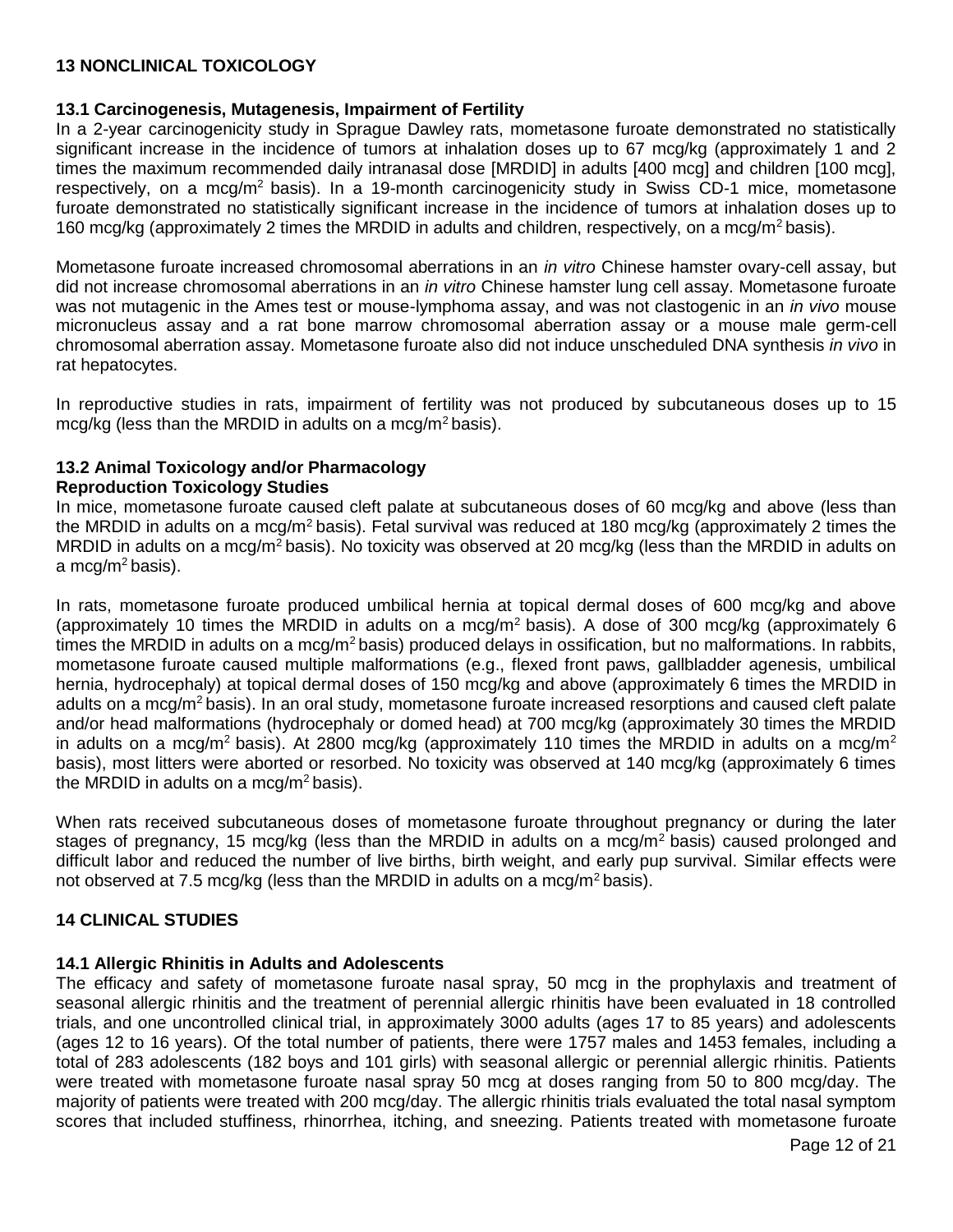nasal spray 50 mcg, 200 mcg/day had a statistically significant decrease in total nasal symptom scores compared to placebo-treated patients. No additional benefit was observed for mometasone furoate doses greater than 200 mcg/day. A total of 350 patients have been treated with mometasone furoate nasal spray 50 mcg for 1 year or longer.

In patients with seasonal allergic rhinitis, mometasone furoate nasal spray 50 mcg, demonstrated improvement in nasal symptoms (vs. placebo) within 11 hours after the first dose based on one single-dose, parallel-group study of patients in an outdoor "park" setting (park study) and one environmental exposure unit (EEU) study, and within 2 days in two randomized, double-blind, placebo-controlled, parallel-group seasonal allergic rhinitis studies. Maximum benefit is usually achieved within 1 to 2 weeks after initiation of dosing.

Prophylaxis of seasonal allergic rhinitis for patients 12 years of age and older with mometasone furoate nasal spray 50 mcg, given at a dose of 200 mcg/day, was evaluated in two clinical studies in 284 patients. These studies were designed such that patients received 4 weeks of prophylaxis with mometasone furoate nasal spray 50 mcg prior to the anticipated onset of the pollen season; however, some patients received only 2 to 3 weeks of prophylaxis. Patients receiving 2 to 4 weeks of prophylaxis with mometasone furoate nasal spray 50 mcg demonstrated a statistically significantly smaller mean increase in total nasal symptom scores with onset of the pollen season as compared to placebo patients.

# <span id="page-12-0"></span>**14.2 Allergic Rhinitis in Pediatrics**

The efficacy and safety of mometasone furoate nasal spray 50 mcg in the treatment of seasonal allergic and perennial allergic rhinitis in pediatric patients (ages 3 to 11 years) have been evaluated in four controlled trials. This included approximately 990 pediatric patients ages 3 to 11 years (606 males and 384 females) with seasonal allergic or perennial allergic rhinitis treated with mometasone furoate nasal spray at doses ranging from 25 to 200 mcg/day. Pediatric patients treated with mometasone furoate nasal spray 50 mcg (100 mcg total daily dose, 374 patients) had a significant decrease in total nasal symptom (nasal congestion, rhinorrhea, itching, and sneezing) scores, compared to placebo-treated patients. No additional benefit was observed for the 200-mcg mometasone furoate total daily dose in pediatric patients (ages 3 to 11 years). A total of 163 pediatric patients have been treated for 1 year.

# <span id="page-12-1"></span>**14.3 Nasal Polyps in Adults 18 Years of Age and Older**

Two studies were performed to evaluate the efficacy and safety of mometasone furoate nasal spray in the treatment of nasal polyps. These studies involved 664 patients with nasal polyps, 441 of whom received mometasone furoate nasal spray. These studies were randomized, double-blind, placebo-controlled, parallelgroup, multicenter studies in patients 18 to 86 years of age with bilateral nasal polyps. Patients were randomized to receive mometasone furoate nasal spray 200 mcg once daily, 200 mcg twice daily or placebo for a period of 4 months. The co-primary efficacy endpoints were 1) change from baseline in nasal congestion/obstruction averaged over the first month of treatment; and 2) change from baseline to last assessment in bilateral polyp grade during the entire 4 months of treatment as assessed by endoscopy. Efficacy was demonstrated in both studies at a dose of 200 mcg twice daily and in one study at a dose of 200 mcg once a day (see TABLE 2 below).

|                                                        | <b>Furoate</b><br><b>Nasal Spray</b><br>200 mcg gd | Mometasone Mometasone<br><b>Furoate</b><br><b>Nasal Spray</b><br>200 mcg bid | <b>Placebo</b> | P value for<br>Mometasone Mometasone<br><b>Furoate</b><br><b>Nasal Spray</b><br>200 mcg qd<br>vs. placebo | P value for<br><b>Furoate</b><br><b>Nasal Spray</b><br>200 mcg bid<br>vs. placebo |
|--------------------------------------------------------|----------------------------------------------------|------------------------------------------------------------------------------|----------------|-----------------------------------------------------------------------------------------------------------|-----------------------------------------------------------------------------------|
| Study 1                                                | $N = 115$                                          | $N = 122$                                                                    | $N = 117$      |                                                                                                           |                                                                                   |
| Baseline bilateral polyp grade <sup>*</sup>            | 4.21                                               | 4.27                                                                         | 4.25           |                                                                                                           |                                                                                   |
| Mean change from baseline in bilateral<br>polyps grade | $-1.15$                                            | $-0.96$                                                                      | $-0.50$        | < 0.001                                                                                                   | 0.01                                                                              |

# **TABLE 2: EFFECT OF MOMETASONE FUROATE NASAL SPRAY IN TWO RANDOMIZED, PLACEBO-CONTROLLED TRIALS IN PATIENTS WITH NASAL POLYPS**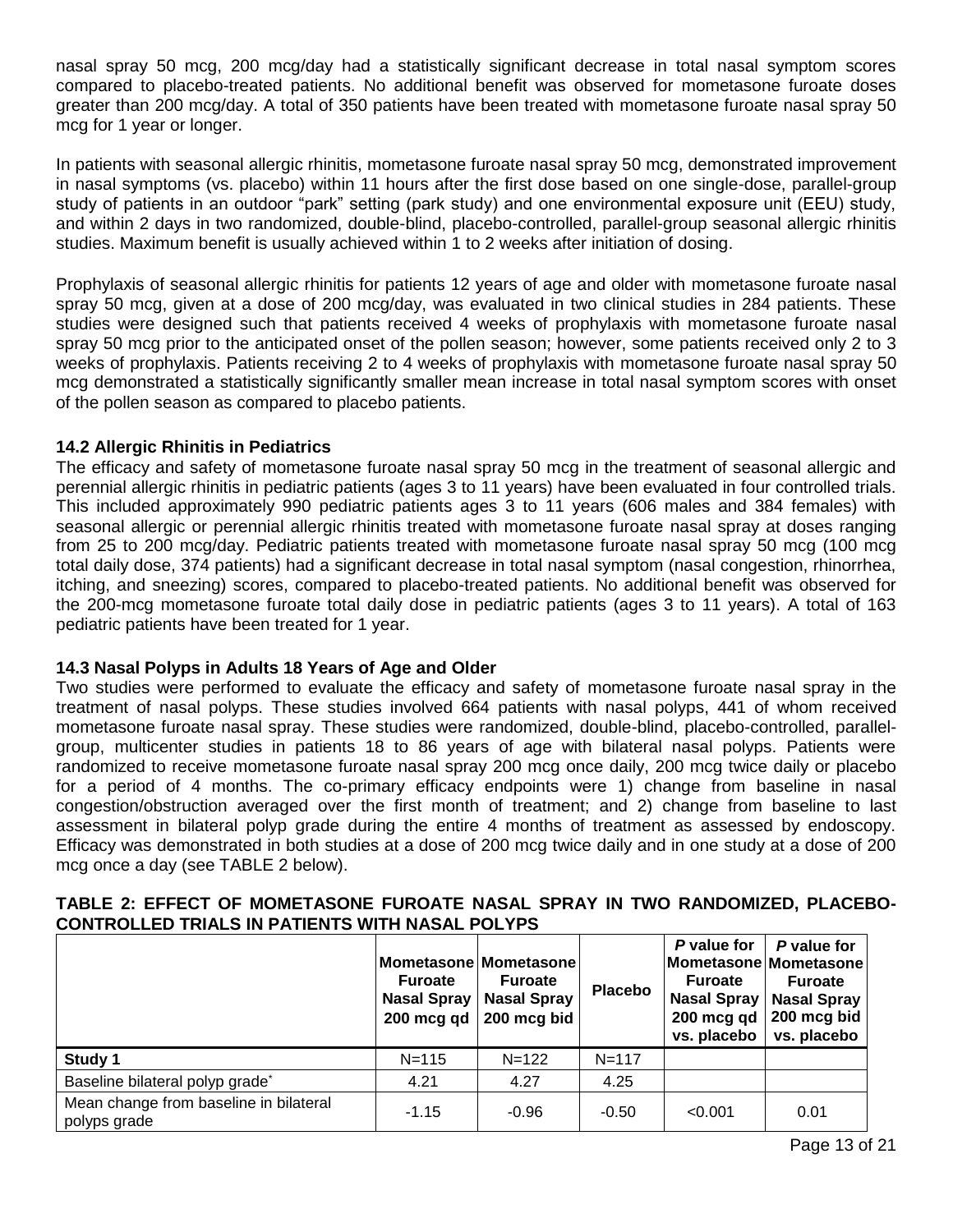| Baseline nasal congestion <sup>t</sup>                 | 2.29      | 2.35      | 2.28      |       |         |
|--------------------------------------------------------|-----------|-----------|-----------|-------|---------|
| Mean change from baseline in nasal<br>congestion       | $-0.47$   | $-0.61$   | $-0.24$   | 0.001 | < 0.001 |
| Study 2                                                | $N = 102$ | $N = 102$ | $N = 106$ |       |         |
| Baseline bilateral polyp grade*                        | 4.00      | 4.10      | 4.17      |       |         |
| Mean change from baseline in bilateral<br>polyps grade | $-0.78$   | $-0.96$   | $-0.62$   | 0.33  | 0.04    |
| Baseline nasal congestion <sup>t</sup>                 | 2.23      | 2.20      | 2.18      |       |         |
| Mean change from baseline in nasal<br>congestion       | $-0.42$   | $-0.66$   | $-0.23$   | 0.01  | < 0.001 |

\*polyps in each nasal fossa were graded by the investigator based on endoscopic visualization, using a scale of 0-3 where  $0 =$  no polyps;  $1 =$  polyps in the middle meatus, not reaching below the inferior border of the middle turbinate; 2 = polyps reaching below the inferior border of the middle turbinate but not the inferior border of the inferior turbinate; 3 = polyps reaching to or below the border of the inferior turbinate, or polyps medial to the middle turbinate (score reflects sum of left and right nasal fossa grades).

 $\dagger$ nasal congestion/obstruction was scored daily by the patient using a 0-3 categorical scale where  $0 =$  no symptoms,  $1 =$  mild symptoms,  $2 =$  moderate symptoms and  $3 =$  severe symptoms.

There were no clinically relevant differences in the effectiveness of mometasone furoate nasal spray, 50 mcg, in the studies evaluating treatment of nasal polyps across subgroups of patients defined by gender, age, or race.

# <span id="page-13-0"></span>**14.4 Nasal Congestion Associated with Seasonal Allergic Rhinitis**

The efficacy and safety of mometasone furoate nasal spray 50 mcg for nasal congestion associated with seasonal allergic rhinitis were evaluated in three randomized, placebo-controlled, double blind clinical trials of 15 days duration. The three trials included a total of 1008 patients 12 years of age and older with nasal congestion associated with seasonal allergic rhinitis, of whom 506 received mometasone furoate nasal spray 200 mcg daily and 502 received placebo. Of the 1008 patients, the majority 784 (78%) were Caucasians. The majority of the patients were between 18 to  $<$  65 years of age with a mean age of 38.8 years and were predominantly women (66%). The primary efficacy endpoint was the change from baseline in average morning and evening reflective nasal congestion score over treatment day 1 to day 15. The key secondary efficacy endpoint was the change from baseline in average morning and evening reflective total nasal symptom score (TNSS = rhinorrhea [nasal discharge/runny nose or postnasal drip], nasal congestion/stuffiness, nasal itching, sneezing) averaged over treatment day 1 to 15. Two out of three studies demonstrated that treatment with mometasone furoate nasal spray significantly reduced the nasal congestion symptom score and the TNSS compared to placebo in patients 12 years of age and older with seasonal allergic rhinitis (see TABLE 3 and 4 below).

# **TABLE 3: EFFECT OF MOMETASONE FUROATE NASAL SPRAY IN TWO RANDOMIZED, PLACEBO-CONTROLLED TRIALS ON NASAL CONGESTION IN PATIENTS WITH SEASONAL ALLERGIC RHINITIS**

| <b>Treatment</b><br>(Patient Number)                      | <b>Baseline</b> *<br>LS Mean $\dagger$ | Change from<br><b>Baseline LS</b><br>Mean <sup>†</sup> | <b>Difference</b><br>from Placebo<br>LS Mean $†$ | P value for<br><b>Mometasone</b><br><b>Furoate Nasal</b><br>Spray 200 mcg<br>qd vs. placebo |
|-----------------------------------------------------------|----------------------------------------|--------------------------------------------------------|--------------------------------------------------|---------------------------------------------------------------------------------------------|
| Study 1                                                   |                                        |                                                        |                                                  |                                                                                             |
| Mometasone Furoate<br>Nasal Spray 200 mcg qd<br>$(N=176)$ | 2.63                                   | $-0.64$                                                | $-0.15$                                          | 0.006                                                                                       |
| Placebo (N=175)                                           | 2.62                                   | $-0.49$                                                |                                                  |                                                                                             |
| Study 2                                                   |                                        |                                                        |                                                  |                                                                                             |
| Mometasone Furoate<br>Nasal Spray 200 mcg qd<br>$(N=168)$ | 2.62                                   | $-0.71$                                                | $-0.31$                                          | < 0.001                                                                                     |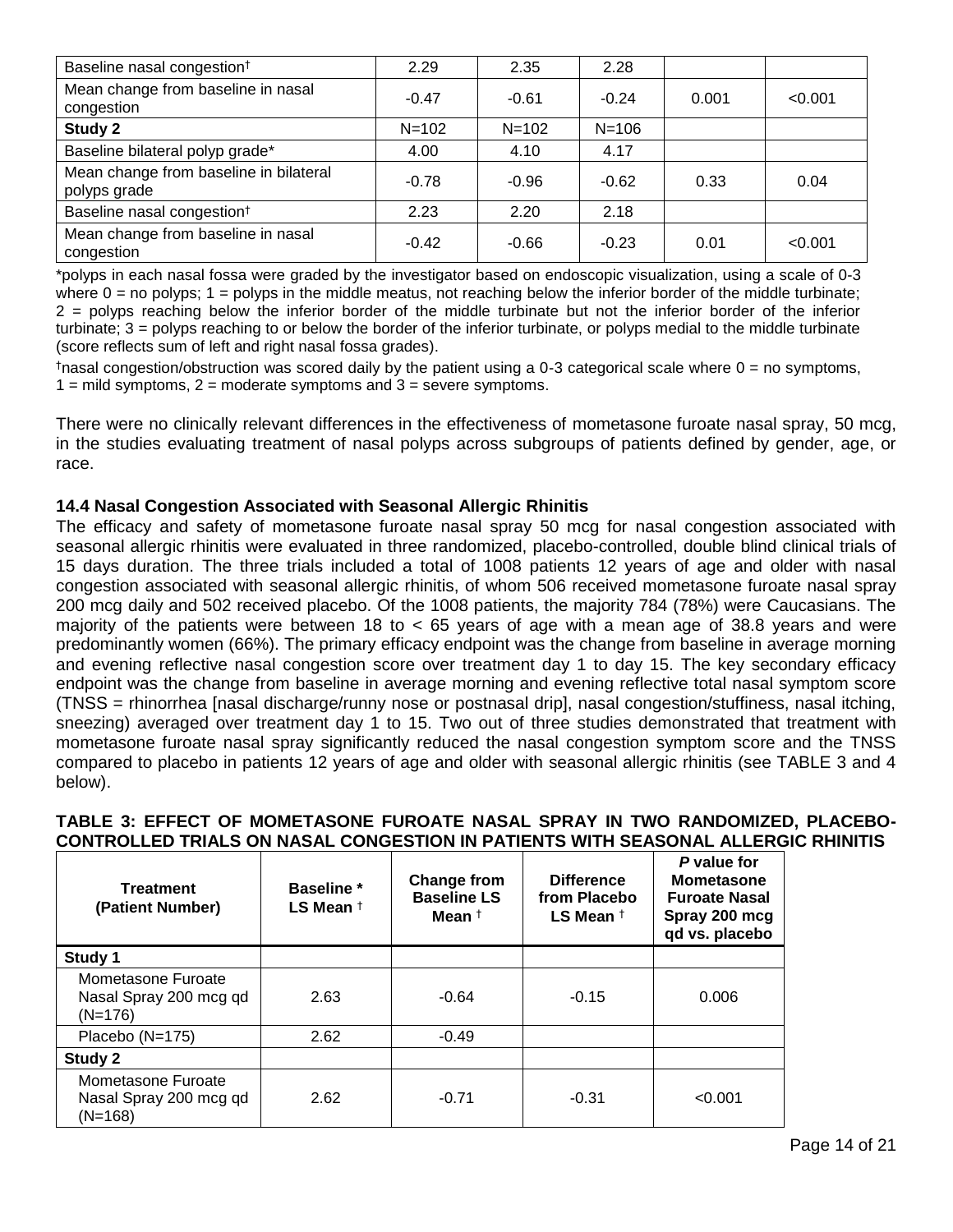| Placebu.<br>-164.<br>'N= . | $\sim$<br>.o∪<br>___ | $\overline{ }$<br>— τω<br>__ |     |  |
|----------------------------|----------------------|------------------------------|-----|--|
|                            |                      |                              | ~ ~ |  |

nasal congestion/obstruction was scored daily by the patient using a 0-3 categorical scale where  $0 =$ no symptoms,  $1 =$  mild symptoms,  $2 =$  moderate symptoms and  $3 =$  severe symptoms.

† LS Mean and p- value was from an ANCOVA model with treatment, baseline value, and center effects.

### **TABLE 4: EFFECT OF MOMETASONE FUROATE NASAL SPRAY ON TNSS IN TWO RANDOMIZED, PLACEBO-CONTROLLED TRIALS IN PATIENTS WITH SEASONAL ALLERGIC RHINITIS**

| Treatment<br>(Patient Number)                             | <b>Baseline</b> *<br>LS Mean $†$ | <b>Change from</b><br><b>Baseline LS</b><br>Mean † | <b>Difference</b><br>from Placebo<br>LS Mean $†$ | P value for<br><b>Mometasone</b><br><b>Furoate Nasal</b><br>Spray 200 mcg<br>qd vs. placebo |
|-----------------------------------------------------------|----------------------------------|----------------------------------------------------|--------------------------------------------------|---------------------------------------------------------------------------------------------|
| Study 1                                                   |                                  |                                                    |                                                  |                                                                                             |
| Mometasone Furoate<br>Nasal Spray 200 mcg qd<br>$(N=176)$ | 9.60                             | $-2.68$                                            | $-0.83$                                          | < 0.001                                                                                     |
| Placebo (N=175)                                           | 9.66                             | $-1.85$                                            |                                                  |                                                                                             |
| Study 2                                                   |                                  |                                                    |                                                  |                                                                                             |
| Mometasone Furoate<br>Nasal Spray 200 mcg qd<br>$(N=168)$ | 9.39                             | $-3.00$                                            | $-1.27$                                          | < 0.001                                                                                     |
| Placebo $(N=164)$                                         | 9.50                             | $-1.73$                                            |                                                  |                                                                                             |

\* TNSS was the sum of four individual symptom scores: rhinorrhea, nasal congestion/stuffiness, nasal itching and sneezing. Each symptom was to be rated on a scale of  $0 =$  none,  $1 =$  mild,  $2 =$  moderate,  $3 =$  severe.

† LS Mean and p- value was from an ANCOVA model with treatment, baseline value, and center effects.

Based on results in other studies with mometasone furoate nasal spray in pediatric patients, effects on nasal congestion associated with seasonal allergic rhinitis in patients below 12 years of age is similar to those seen in adults and adolescents [*see Clinical Studies [\(14.2\)](#page-12-0)*].

# <span id="page-14-0"></span>**16 HOW SUPPLIED/STORAGE AND HANDLING**

Mometasone Furoate Nasal Spray, 50 mcg is supplied in a white, high-density, polyethylene bottle fitted with a white metered-dose, manual spray pump, and translucent cap. It contains 17 g of product formulation, 120 sprays, each delivering 50 mcg of mometasone furoate per actuation.

(NDC 60505-0830-1).

**Store at 20°C to 25°C (68°F to 77°F) [see USP Controlled Room Temperature]. Protect from light.** 

**When mometasone furoate nasal spray, 50 mcg is removed from its cardboard container, prolonged exposure of the product to direct light should be avoided. Brief exposure to light, as with normal use, is acceptable.** 

**SHAKE WELL BEFORE EACH USE.** 

**Keep out of reach of children.**

### <span id="page-14-1"></span>**17 PATIENT COUNSELING INFORMATION**

Advise the patient to read the FDA-approved patient labeling (Patient Information).

### <span id="page-14-2"></span>**17.1 Local Nasal Effect**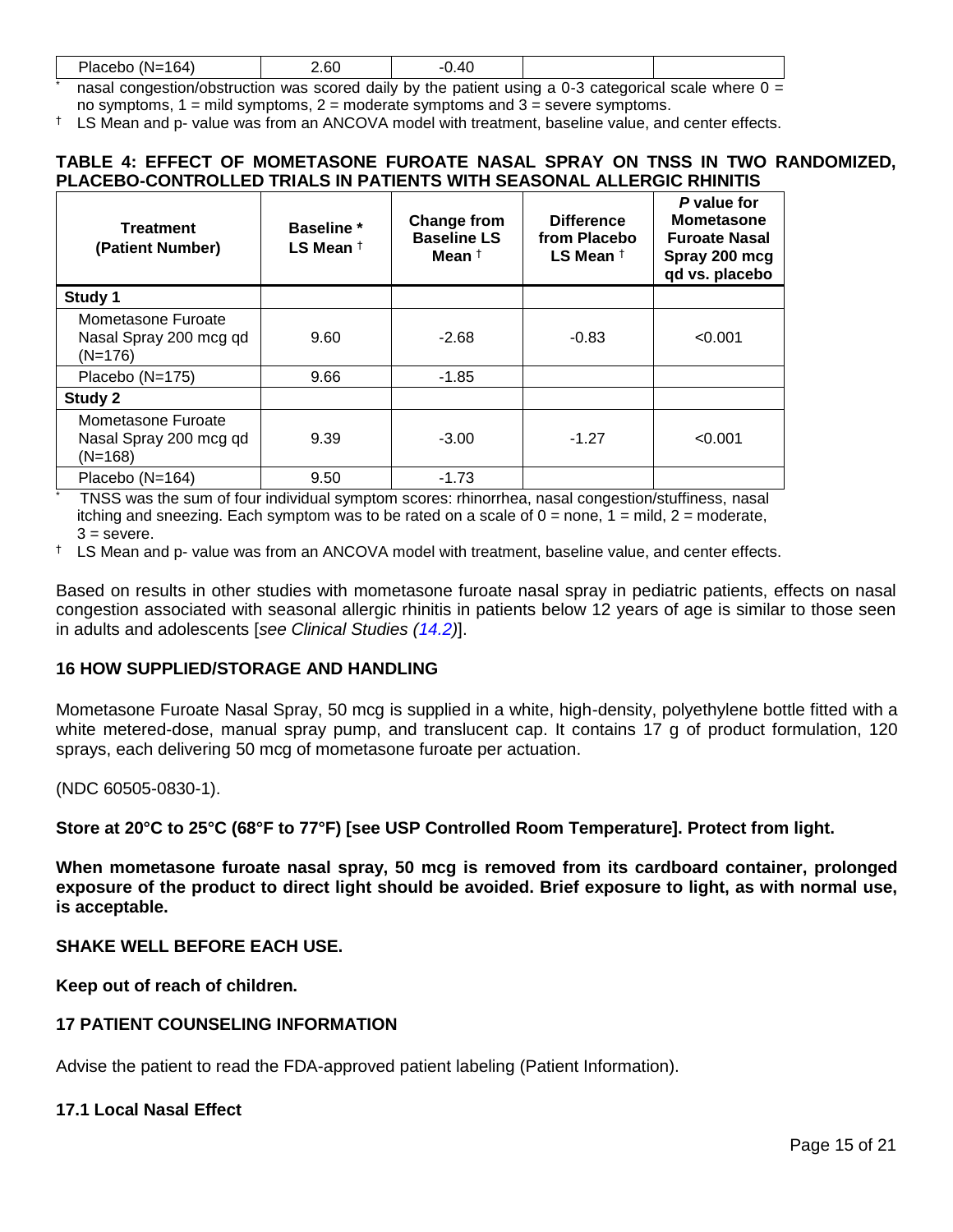Patients should be informed that treatment with mometasone furoate nasal spray 50 mcg may be associated with adverse reactions which include epistaxis (nose bleed) and nasal septum perforation. Candida infection may also occur. Because of the inhibitory effect of corticosteroids on wound healing, patients who have experienced recent nasal septum ulcers, nasal surgery, or nasal trauma should not use a nasal corticosteroid until healing has occurred [*see Warnings and Precautions [\(5.1\)](#page-2-4)*]. Patients should be cautioned not to spray mometasone furoate nasal spray 50 mcg directly onto the nasal septum.

### <span id="page-15-0"></span>**17.2 Glaucoma and Cataracts**

Advise patients that long-term use of nasal and inhaled corticosteroids may increase the risk of some eye problems (glaucoma or cataracts); regular eye examinations should be considered. Patients should be cautioned not to spray mometasone furoate nasal spray 50 mcg into the eyes [*see Warnings and Precautions [\(5.2\)](#page-2-0)*].

### <span id="page-15-1"></span>**17.3 Immunosuppression**

Persons who are on immunosuppressant doses of corticosteroids should be warned to avoid exposure to chickenpox or measles, and patients should also be advised that if they are exposed, medical advice should be sought without delay [*see Warnings and Precautions [\(5.4\)](#page-3-0)*].

### <span id="page-15-2"></span>**17.4 Use Regularly for Best Effect**

Patients should use mometasone furoate nasal spray 50 mcg on a regular basis for optimal effect. Improvement in nasal symptoms of allergic rhinitis has been shown to occur within 1 to 2 days after initiation of dosing. Maximum benefit is usually achieved within 1 to 2 weeks after initiation of dosing. Patients should not increase the prescribed dosage but should contact their physician if symptoms do not improve, or if the condition worsens. Administration to young children should be aided by an adult.

If a patient missed a dose, the patient should be advised to take the dose as soon as they remember. The patient should not take more than the recommended dose for the day.

### **APOTEX INC. MOMETASONE FUROATE NASAL SPRAY 50 mcg**

| <b>Manufactured by:</b> | <b>Manufactured for:</b> |
|-------------------------|--------------------------|
| Apotex Inc.             | Apotex Corp.             |
| Toronto, Ontario        | Weston, FL               |
| M9L 1T9                 | 33326                    |

Revised: July 2018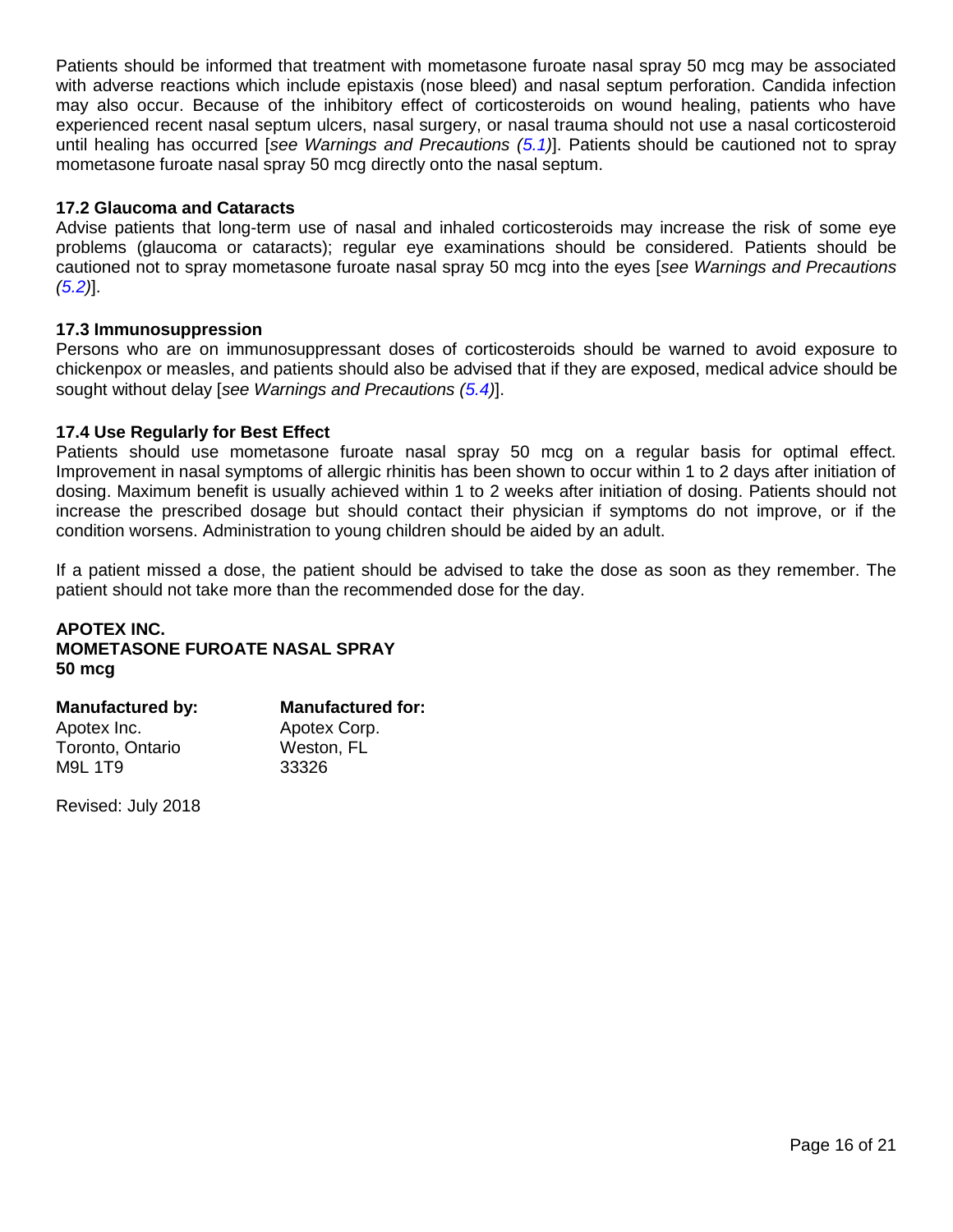# **PATIENT INFORMATION**

### **Mometasone Furoate Nasal Spray, 50 mcg**

(moe met' a sone fure' oh ate)

### **For Intranasal Use Only**

Read the Patient Information that comes with Mometasone Furoate Nasal Spray before you start using it and each time you get a refill. There may be new information. This Patient Information does not take the place of talking to your healthcare provider about your medical condition or treatment. If you have any questions about Mometasone Furoate Nasal Spray, ask your healthcare provider.

### **What is Mometasone Furoate Nasal Spray?**

Mometasone Furoate Nasal Spray is a man-made (synthetic) corticosteroid medicine that is used to:

- treat the nasal symptoms of seasonal and year-round allergic rhinitis (inflammation of the lining of the nose) in adults and children 2 years of age and older.
- treat nasal congestion that happens with seasonal allergic rhinitis in adults and children 2 years of age and older.
- prevent nasal symptoms of seasonal allergic rhinitis in people 12 years of age and older.
- treat nasal polyps in people 18 years and older.
- It is not known if Mometasone Furoate Nasal Spray is safe and effective in children under:
- 2 years of age to treat allergic rhinitis.
- 18 years of age to treat nasal polyps.

### **Who should not use Mometasone Furoate Nasal Spray?**

**Do not use Mometasone Furoate Nasal Spray if you are allergic to mometasone furoate or any of the ingredients in Mometasone Furoate Nasal Spray.** See the end of this leaflet for a complete list of ingredients in Mometasone Furoate Nasal Spray.

### **What should I tell my healthcare provider before and during treatment with Mometasone Furoate Nasal Spray?**

**Before you take Mometasone Furoate Nasal Spray,** tell your healthcare provider about all of your medical conditions, including if you:

- have had recent nasal sores, nasal surgery, or nasal injury.
- have eye or vision problems, such as cataracts, glaucoma (increased pressure in your eye), and blurred vision, or other changes in your vision.
- have tuberculosis or any untreated fungal, bacterial, viral infections, or eye infections caused by herpes.
- have been near someone who has chickenpox or measles.
- are not feeling well or have any other symptoms that you do not understand.
- **are pregnant or planning to become pregnant.** It is not known if Mometasone Furoate Nasal Spray will harm your unborn baby. Talk to your healthcare provider if you are pregnant or plan to become pregnant.
- **are breastfeeding or planning to breastfeed.** It is not known whether Mometasone Furoate Nasal Spray passes into your breast milk.

**Tell your healthcare provider about all the medicines you take** including prescription and over-the-counter medicines, vitamins, and herbal supplements.

Especially tell your healthcare provider if you take:

- certain medicines for HIV (such as ritonavir, atazanavir, indinavir, nelfinavir, and saquinavir)
- cobicistat-containing products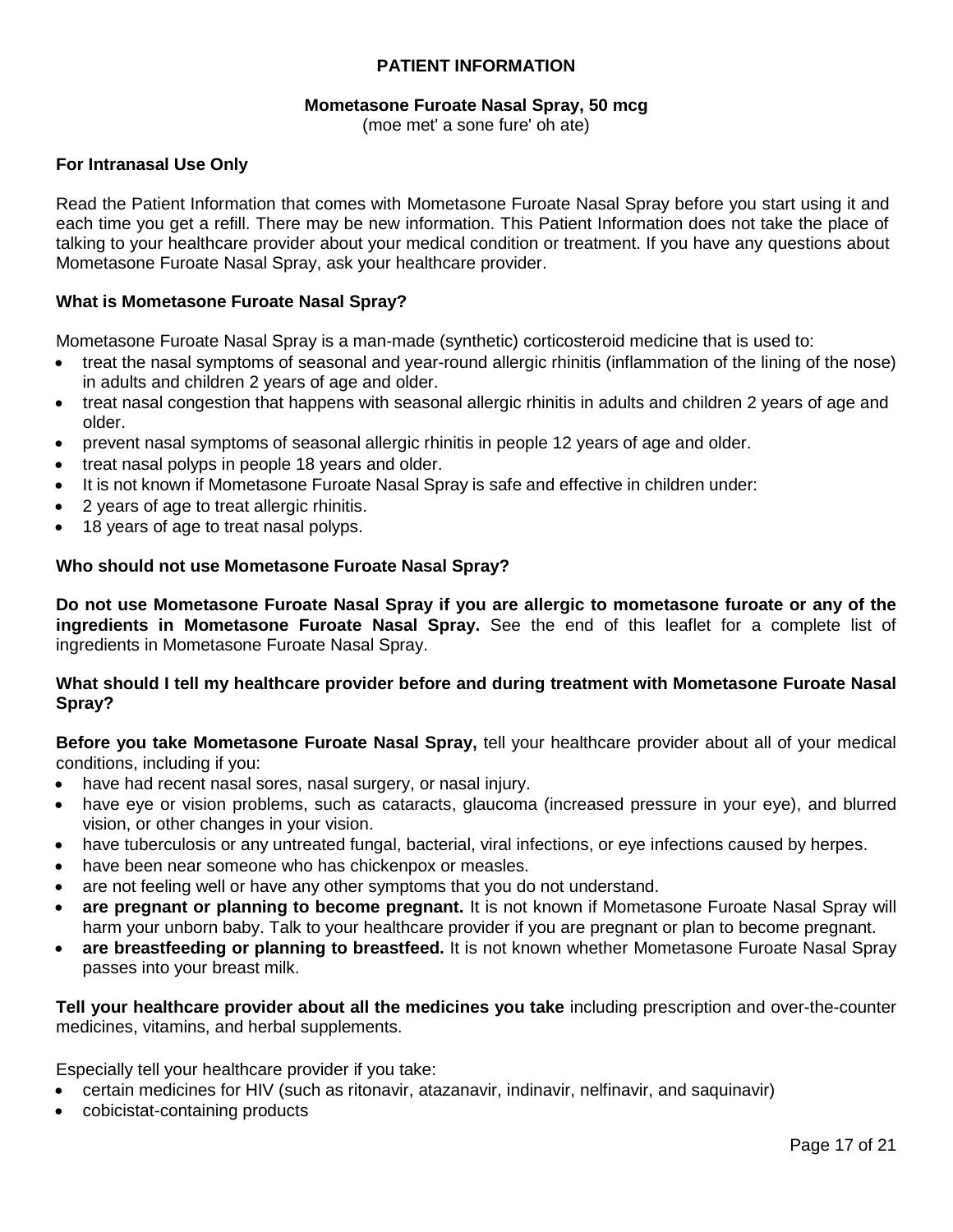- certain antifungals (such as ketoconazole and itraconazole)
- certain antibiotics (such as clarithromycin and telithromycin)
- certain antidepressants (such as nefazodone)

If you take these medicines with Mometasone Furoate Nasal Spray, your healthcare provider should monitor you for side effects.

Mometasone Furoate Nasal Spray may affect the way other medicines work, and other medicines may affect how Mometasone Furoate Nasal Spray works.

Know the medicines you take. Keep a list of them to show your healthcare provider and pharmacist when you get a new medicine.

### **How should I use Mometasone Furoate Nasal Spray?**

- Use Mometasone Furoate Nasal Spray exactly as prescribed by your healthcare provider.
- This medicine is for use in the nose only. Do not spray it into your mouth or eyes.
- An adult should help a young child use this medicine.
- For best results, you should keep using Mometasone Furoate Nasal Spray regularly each day without missing a dose. If you do miss a dose of Mometasone Furoate Nasal Spray, take it as soon as you remember. However, do not take more than the daily dose prescribed by your healthcare provider.
- Do not use Mometasone Furoate Nasal Spray more often than prescribed. Ask your healthcare provider if you have any questions.
- For detailed instructions on how to use Mometasone Furoate Nasal Spray, see the **"Patient Instructions for Use"** at the end of this leaflet.
- See your healthcare provider regularly to check your symptoms while taking Mometasone Furoate Nasal Spray and to check for side effects.

### **What should I avoid while taking Mometasone Furoate Nasal Spray?**

If you are taking other corticosteroid medicines for allergy, by mouth or injection, your healthcare provider may advise you to stop taking them after you begin using Mometasone Furoate Nasal Spray.

### **What are the possible side effects of Mometasone Furoate Nasal Spray?**

### **Mometasone Furoate Nasal Spray may cause serious side effects, including:**

- **thrush (candida), a fungal infection in your nose and throat.** Tell your healthcare provider if you have any redness or white colored patches in your nose or throat.
- **hole in the cartilage of the nose (nasal septal perforation).** A whistling sound when you breathe may be a symptom of nasal septum perforation.
- **slow wound healing. Do not** use Mometasone Furoate Nasal Spray until your nose has healed if you have a sore in your nose, if you have surgery on your nose, or if your nose has been injured.
- **eye problems, including glaucoma, cataracts, and blurred vision.** You should have regular eye exams.
- **allergic reactions**. Allergic reactions including wheezing may happen after using Mometasone Furoate Nasal Spray. If wheezing happens stop using Mometasone Furoate Nasal Spray. Tell your healthcare provider or get medical help right away.
- **immune system problems that may increase your risk of infections.** You are more likely to get infections if you take medicines that weaken your immune system. Avoid contact with people who have contagious diseases such as chicken pox or measles while using Mometasone Furoate Nasal Spray. Symptoms of infection may include: fever, pain, aches, chills, feeling tired, nausea, and vomiting. Tell your healthcare provider about any signs of infection while you are using Mometasone Furoate Nasal Spray.
- **adrenal insufficiency.** Adrenal insufficiency is a condition in which the adrenal glands do not make enough steroid hormones. Symptoms of adrenal insufficiency can include: tiredness, weakness, nausea and vomiting and low blood pressure.
- **slowed growth in children.** Your child's growth should be checked regularly while using Mometasone Furoate Nasal Spray.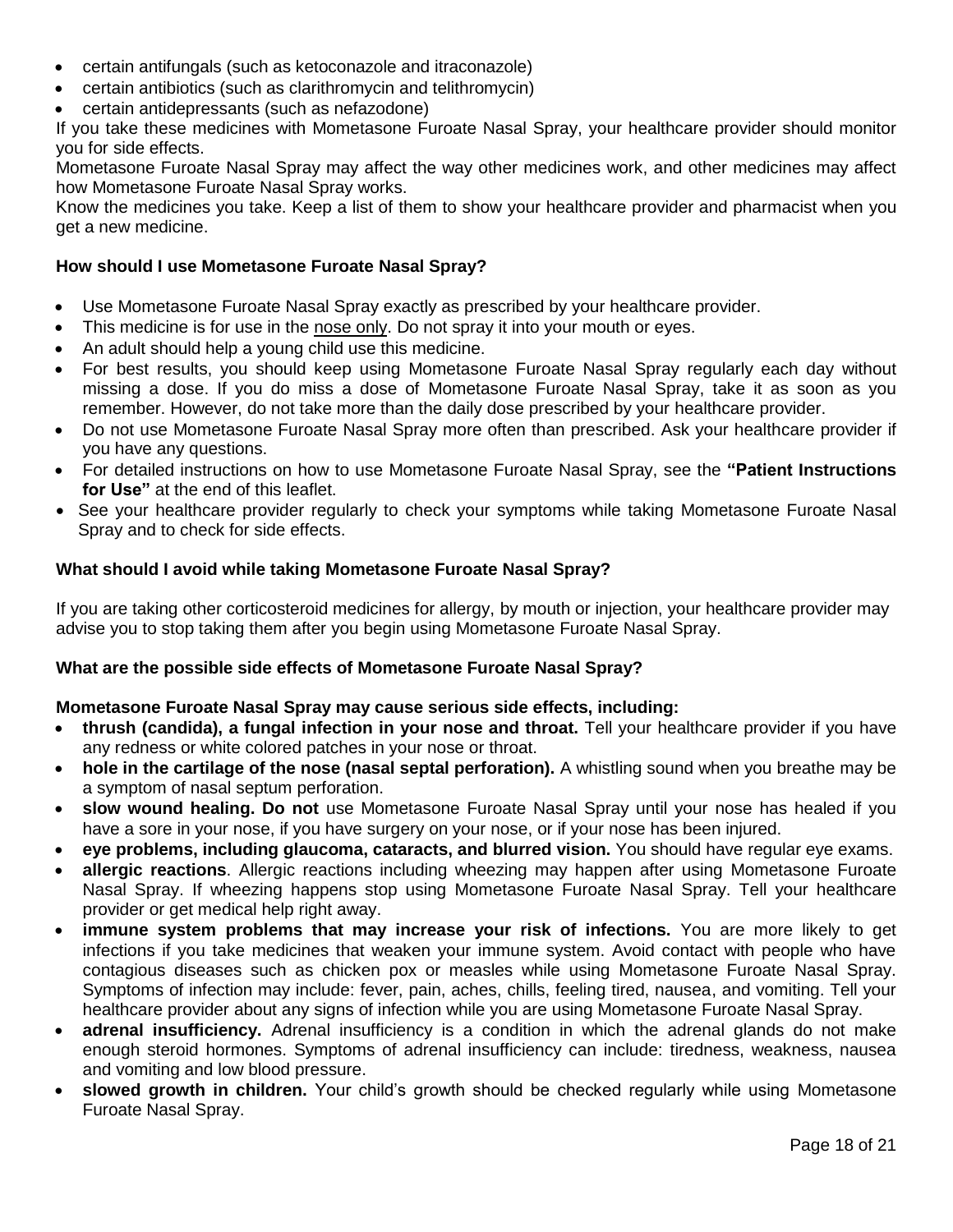The most common side effects of Mometasone Furoate Nasal Spray include:

- headache
- viral infection
- sore throat
- nosebleeds
- cough

These are not all the possible side effects of Mometasone Furoate Nasal Spray. Call your healthcare provider for medical advice about side effects. You may report side effects to FDA at 1-800-FDA-1088.

# **How should I store Mometasone Furoate Nasal Spray?**

- Store Mometasone Furoate Nasal Spray at 20°C to 25°C (68°F to 77°F) [See USP Controlled Room Temperature]. Protect from light.
- Avoid prolonged exposure of Mometasone Furoate Nasal Spray container to direct light.
- Shake well before each use.
- **Keep Mometasone Furoate Nasal Spray and all medicines out of the reach of children.**

### **General information about the safe and effective use of Mometasone Furoate Nasal Spray**

Medicines are sometimes prescribed for conditions that are not listed in a Patient Information leaflet. Do not use Mometasone Furoate Nasal Spray for a condition for which it was not prescribed. Do not give Mometasone Furoate Nasal Spray to other people even if they have the same symptoms you have. It may harm them.

You can ask your healthcare provider or pharmacist for information about Mometasone Furoate Nasal Spray that is written for health professionals.

For more information, go to [www.apotexcorp.com/products](http://www.apotexcorp.com/products) or call 1-800-706-5575.

### **What are the ingredients in Mometasone Furoate Nasal Spray?**

#### **Active ingredients:** mometasone furoate

**Inactive ingredients:** benzalkonium chloride, citric acid, glycerin, microcrystalline cellulose and carboxymethylcellulose sodium, polysorbate 80 and sodium citrate.

This Patient Information has been approved by the U.S. Food and Drug Administration

### **APOTEX INC. MOMETASONE FUROATE NASAL SPRAY 50 mcg**

| <b>Manufactured for:</b> |
|--------------------------|
| Apotex Corp.             |
| Weston, FL               |
| 33326                    |
|                          |

Revised: July 2018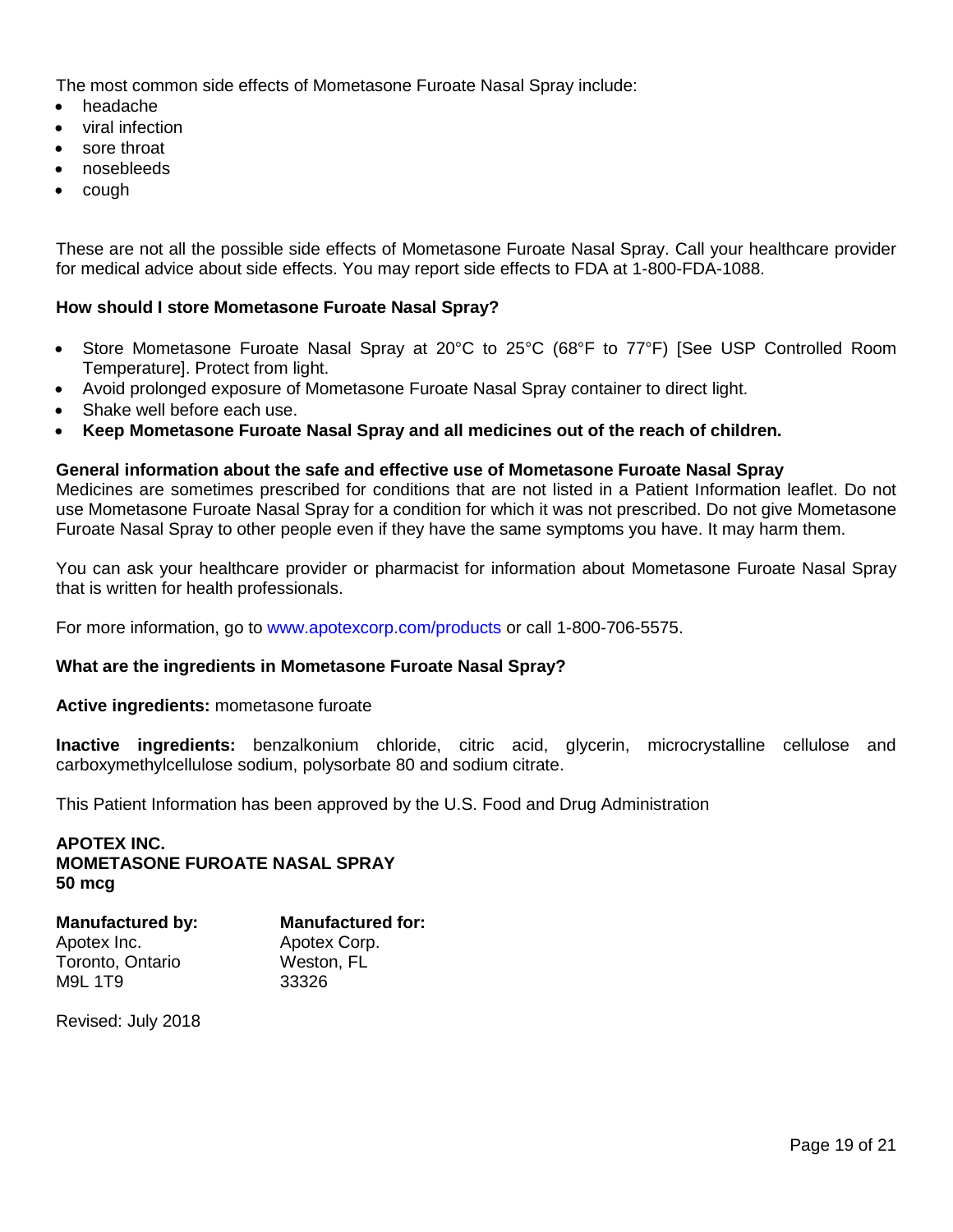# **Patient Instructions for Use**

# **Mometasone Furoate Nasal Spray, 50 mcg**

(moe met' a sone fure' oh ate)

#### **For use in your nose only. Read the Patient Instructions for Use carefully before you start to use your Mometasone Furoate Nasal Spray. If you have any questions, ask your healthcare provider.**

### **Shake the bottle well before each use.**

- 1. Remove the plastic cap (**See** Figure 1).
- 2. Before you use Mometasone Furoate Nasal Spray for the first time, prime the pump by pressing downward on the shoulders of the white nasal applicator using your index finger and middle finger while holding the base of the bottle with your thumb (**See** Figure 2). **Do Not**  pierce the nasal applicator. Press down and release the pump 10 times or until a fine spray appears. **Do Not** spray into eyes. The pump is now ready to use. The pump may be stored unused for up to 1 week without repriming. If unused for more than 1 week, reprime by spraying 2 times or until a fine spray appears.
- 3. Gently blow your nose to clear the nostrils. Close 1 nostril. Tilt your head forward slightly, keep the bottle upright, carefully insert the nasal applicator into the other nostril (**See** Figure 3). **Do Not** spray directly onto the nasal septum (the wall between the two nostrils).
- 4. For each spray, hold the spray bottle upright and press firmly downward 1 time on the shoulders of the white nasal applicator using your index and middle fingers while supporting the base of the bottle with your thumb. Breathe gently inward through the nostril (**See** Figure 4).

Note: It is important to keep the Mometasone Furoate Nasal Spray unit in an upright orientation (as seen in Figure 4). Failure to do so may result in an incomplete or non-existent spray.

- 5. Then breathe out through the mouth.
- 6. Repeat in the other nostril.
- 7. Wipe the nasal applicator with a clean tissue and replace the plastic cap.











Figure 4

Each bottle of Mometasone Furoate Nasal Spray contains enough medicine for you to spray medicine from the bottle 120 times. Do not use the bottle of Mometasone Furoate Nasal Spray after 120 sprays. Additional sprays after the 120 sprays may not contain the right amount of medicine, **you should keep track of the number of sprays used from each bottle of Mometasone Furoate Nasal Spray,** and throw away the bottle even if it has medicine still left in. **Do not count any sprays used for priming the device.** Talk with your healthcare provider before your supply runs out to see if you should get a refill of your medicine.

**Pediatric Use:** Administration to young children should be done by an adult. Steps 1 through 7 from the **Patient Instructions for Use**, should be followed.